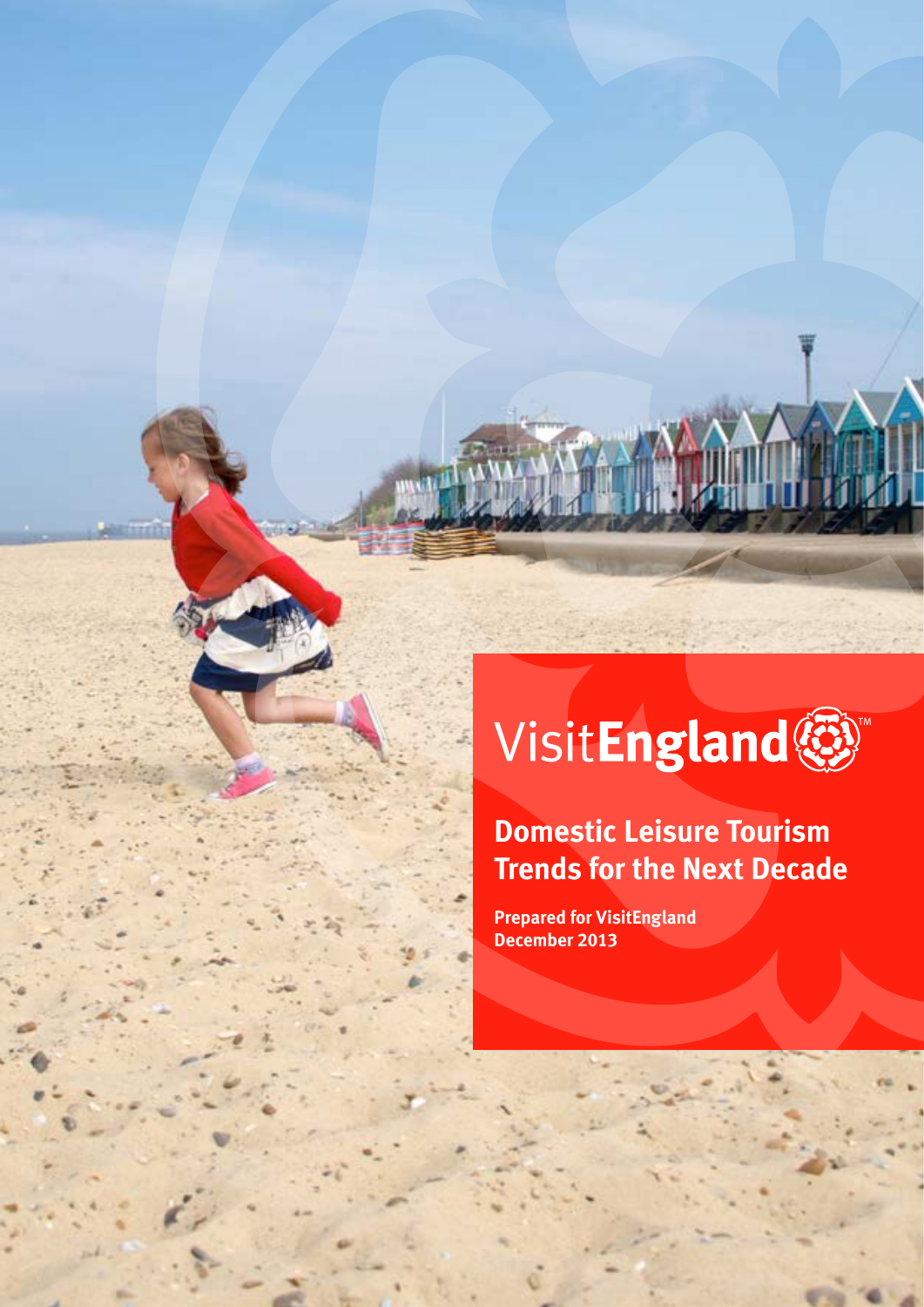- **01** Population and Social Change
- **05** Economics & Recession-Led Trends
- **08** Information and Technology Trends
- **12** Consumer Trends
- **15** Tourism Trends
- **17** Concluding comments

### **Introduction**



I am delighted to introduce VisitEngland's new report, **"Domestic Leisure Tourism Trends for the Next Decade"**

As an industry, we can often find ourselves focusing on what has happened in the past – how many visitors we welcomed, who they were and what they spent. This type of information is of course vital to understand our business, our performance and the way that the market is changing over time. However, to be able to make the right decisions in the future, we also need to look forward, to ensure that we are ready to meet the opportunities and challenges that lie ahead.

Earlier this year, VisitEngland commissioned Trajectory, a leading insight and futures consultancy, to help us identify the trends that will influence domestic tourism over the coming years, drawing on their own research and the views of industry experts.

This report summarises the trends identified and presents them in five groups - demographic, economic, technological, consumer and tourism-related. They range from the familiar, such as the increased importance of mobile technology, through to more recent developments such as FOMO, the 'fear of missing out' and the rise of the 'individualocracy'. There is plenty of food for thought, and to help stimulate the debate, we've included some questions that you might want to consider for your business or organisation.

It doesn't stop here. At www.visitenglandtrends.com we have provided much more detail about each of the individual trends, and there is also an opportunity for you to contribute to the debate about what these mean for our industry.

Of course, none of us can truly know what the next decade will bring – but by understanding the factors that are likely to influence our visitors in the years ahead, we can put ourselves in a far better position to succeed, no matter what the future holds.

James Berresford, Chief Executive, VisitEngland

Produced by

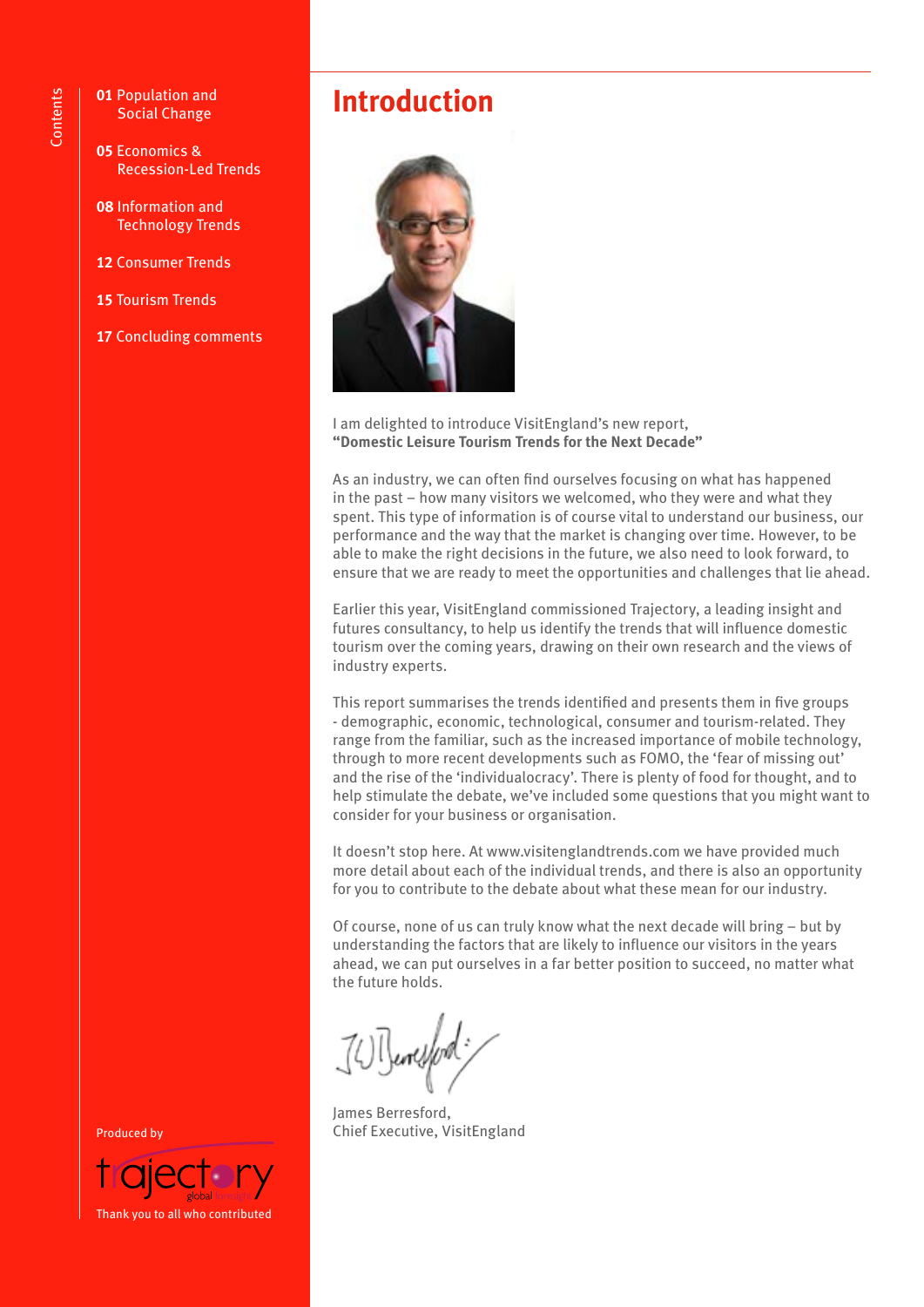### **The Trends**

### **Population and Social Change**

**Changes in the population and demographic make-up of England over the next decade will have a transformative effect on society – and significant implications for consumers' leisure choices. Common to many of the trends in this section is the changing shape of the family – something evident in the rising number of older people and grandparents' increasing involvement in childcare, and also in the diverse structures and types of family.**

Changes in the composition of society will have a profound effect on the future of domestic leisure tourism. Sociodemographic trends cover a broad range of drivers from changes in the age distribution to developments in the nature and make-up of families. Understanding how demographic trends will develop – and how they interact with other trends – is crucial in widening our understanding of the future tourism market in England.

One of the most impactful trends over the coming years will be the changing structure of English society in terms of its age distribution. Overall, the population of England will grow, but this growth will not be spread evenly across age groups. One very well understood trend is the growth in the number of older people and rise in the average age of the country – referred to as the ageing society. The medium term future will also see a rise in the number of younger people, as a result of a sustained rise in fertility rates since the mid 1990s – a baby boom. Not every section of society is growing; there will actually be a decline in the number of people aged 35-49 over the next few years, leading to a 'squeezed middle' generation.

The implications of these shifts on domestic leisure tourism will be profound. The rising number of older people not only signals a change in the needs of this particular group – there is an implication, for example, for all types of business to meet accessibility needs – but also a shift in their attitudes. The next retired generation will be heavily comprised of the baby boomer cohort, who differ greatly from previous older generations in their attitudes to leisure – they are generally more affluent and far more leisure focussed than previous generations of older people.



#### **Chart: Fertility Rate, UK (Births per woman of child bearing age)**

Source: UN World Population Prospects

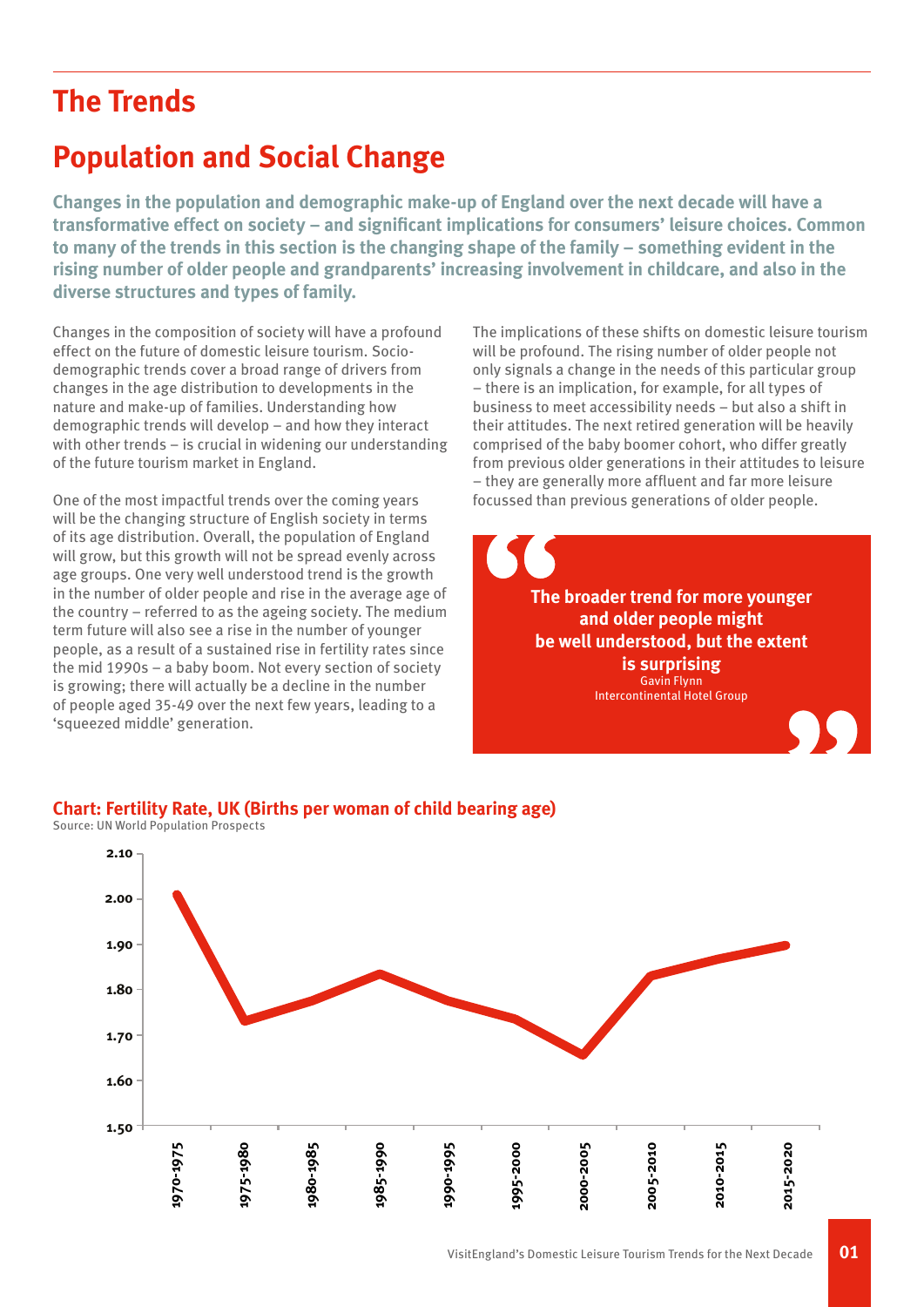Changes in the age structure of society will also combine with changes in the shape and composition of families to add further complexity to the future of tourism in England. Although the fertility rate has risen in recent years, this is only a small spike in its long term decline – this trend, combined with the equally long term trend in rising life expectancy has combined to change the shape of the family from a horizontal one to a vertical one (i.e. a family with more tiers – grandparents and great grandparents – but fewer people in each generation – fewer siblings and cousins). As well as this, a shift in social values in recent decades has seen new types of family emerge – from gay and lesbian parents to more extended families linked by divorce or separation – all leading to a greater diversity of family type than before.

The link with an ageing society is crucial – as grandparents and great-grandparents become increasingly involved in childcare and family life, businesses and destinations in the tourism market will need to adapt to cater for an increasing number of intergenerational family holidays. This intergenerational element is also crucial in understanding the situation of the squeezed middle generation. This generation is not only declining in number but also facing the twin pressures of looking after children as either parents or grandparents, while also catering for the needs of their own parents. There is a wider societal consequence here as well – the ageing population will place pressure on public services at a time when finances are already tight. The implication for individuals in the middle is a rising perception of time pressure – with a potential consequence an enhanced desire for quality time and treats.

Another profound social change England will experience over the next decade is increased ethnic diversity. Over the past few decades, the country has become more ethnically diverse, with black and minority ethnic people accounting for a higher proportion of the total population (from 6% of the total population of England and Wales in 1991 to 14% in 2011). An associated trend is the proportion of people in England and Wales born outside the UK, which increased from 8.9% to 13.4% between 2001 and 2011. Tourism experts consider these markets to be of increasing relevance – but their needs in relation to leisure tourism are thought to remain poorly understood by the sector.

A further complexity to this rapidly changing picture of England is the geographical irregularity with which the trends manifest themselves. Rather than one picture for the entirety of the country, different regional and local authorities will find themselves dealing with different demographic trends to different extents – something we have referred to as multispeed demography. For example, although the population of England is growing overall, this population growth is not replicated everywhere. Since 2001, the population of Manchester has grown by 19%, and the population of Greenwich by 17%. This contrasts sharply with the population decline experienced by areas as diverse as Kensington and Chelsea (population growth of -2% since 2001) or Sunderland (-3%). This trend is even more apparent when the divergence in age structures of different regions and geographies is considered. A key trend here is the rapid ageing of rural areas, whereas cities remain relatively youthful.



#### **Chart: Percentage of people in England and Wales born outside the UK**

Source: UK Census 2011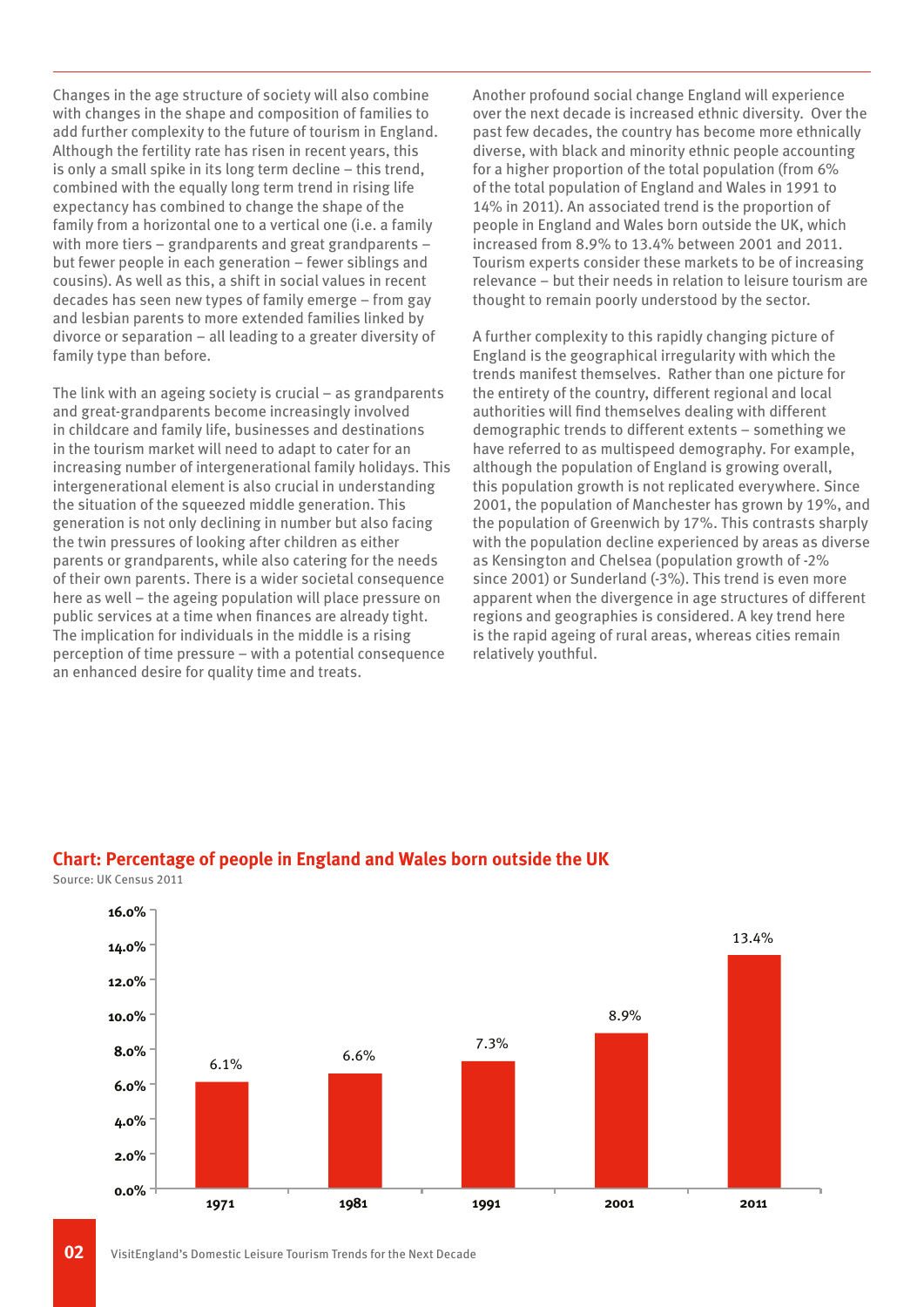#### **Practitioner Perspective**

The industry experts consulted generally considered these demographic trends – and the importance of demographic trends – to be well understood at a basic level by the tourism sector in England. However, some blind spots do exist – particularly around the changing ethnic profile of England, the extent of overall population growth and the decline in the number of 35-49 year olds.

> **We allow families to turn up and say 'we're a family', rather than trying to impose a 2+2 system that doesn't fit** Bernard Donoghue,

Association of Leading Visitor Attractions

Intergenerational holidays were considered to be a prominent feature of the future – combining the elements of several of the trends around age cohort growth and changing family structure. There is a particular opportunity in bringing extended families together to celebrate big life and family events (e.g. significant birthdays and wedding anniversaries), usually for short breaks.

#### **Looking further ahead**

Many of the trends in this section are naturally long term ones and as such we are able to assess how they will develop beyond the next decade. The ageing population will intensify – in three decades time, there will be more than 9 million over 75s in England (twice as many as there are currently) making the importance of catering for both older and intergenerational groups a crucial implication for decades to come. The appetite for travel and tourism amongst the oldest groups in society is likely to increase over time ('healthy life expectancy' is increasing, as well as overall life expectancy), but accommodation and travel options that can cater for people with reduced mobility will be in great demand.

Although those aged 35-49 – a key target market for the sector currently – are set to decrease in number over the next 10 years, after this period the age group will slowly start to grow again – but will still shrink as a proportion of England's population overall. Again, tourism businesses that are able to adapt and face the challenges presented by different demographic trends now will continue to benefit well after the next decade.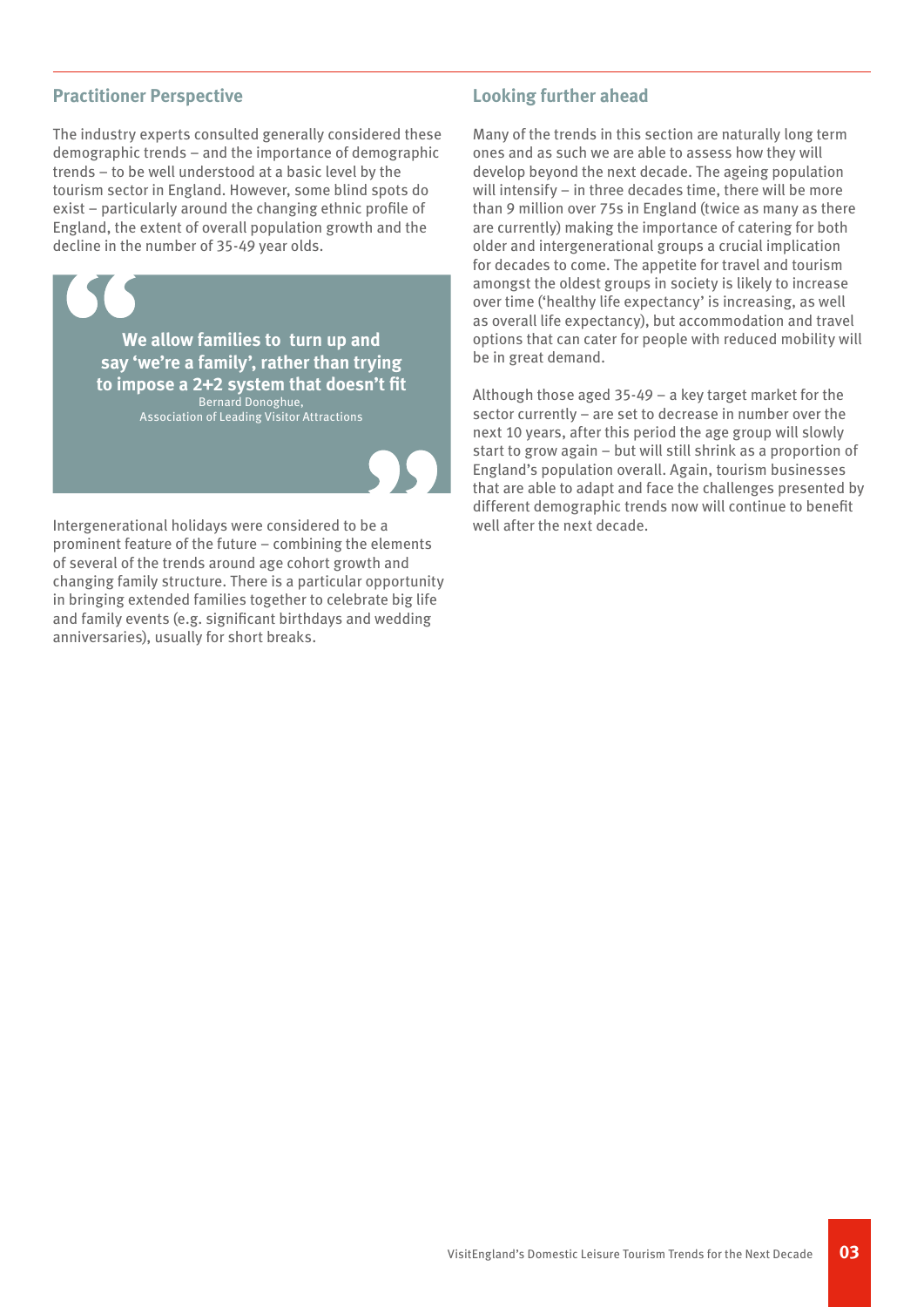#### **Summary of Population and Social Change Trends**

| <b>Ageing society</b>                | As life expectancy<br>increases, there will be<br>increasing numbers of older<br>people in society                   |
|--------------------------------------|----------------------------------------------------------------------------------------------------------------------|
| <b>Vertical family</b>               | <b>Driven by both rising life</b><br>expectancy and lower<br>fertility rates, the shape of<br>the family is changing |
| <b>Baby boom</b>                     | <b>Over the past fifteen years</b><br>a sustained rise in the birth<br>rate has caused a mini baby<br>boom           |
| <b>Untraditional families</b>        | <b>New types of family are</b><br>emerging - including step<br>families, gay parents and<br>older parents            |
| <b>Changing ethnic profile</b>       | A rising number of both<br><b>BME</b> and foreign born<br>people, whose tourism<br>habits need to be<br>understood   |
| <b>Squeezed middle</b><br>generation | Amid rises in the number of<br>younger and older people,<br>the number aged between<br>35-49 is falling              |
| <b>Multispeed demography</b>         | For different regions and<br>local authorities, the speed<br>and nature of these trends<br>varies widely             |

#### **Population and Social Change: Key Implications**

- Families are changing in size, shape and composition, and are far removed from the traditional 'nuclear' family – tourism businesses need to be flexible and responsive, not prescriptive
- A baby boom and an ageing society will see an emphasis on the intergenerational family holiday
- Grandparents will be 'younger' than ever before, and retiring baby boomers will prioritise their leisure time
- A sharp rise in the number of over-80s will see a generation keen to go on holiday but potentially reluctant (or unable) to travel far
- The 'squeezed middle generation' (those aged 35-49 in 2020) will be time poor and willing to treat themselves
- BME and immigrant populations' tourism habits are currently poorly understood – but are an increasingly large part of the market

- Have you seen increased demand from non-traditional groups, from single-parent families to extended families? What opportunities and challenges do these bring for your business, and is there anything else you could do to better cater for them?
- What changes could your business make to meet the needs of an increasing number of older visitors?
- Do you understand enough about the lucrative baby boomer market to make sure you get your fair share of their leisure spending?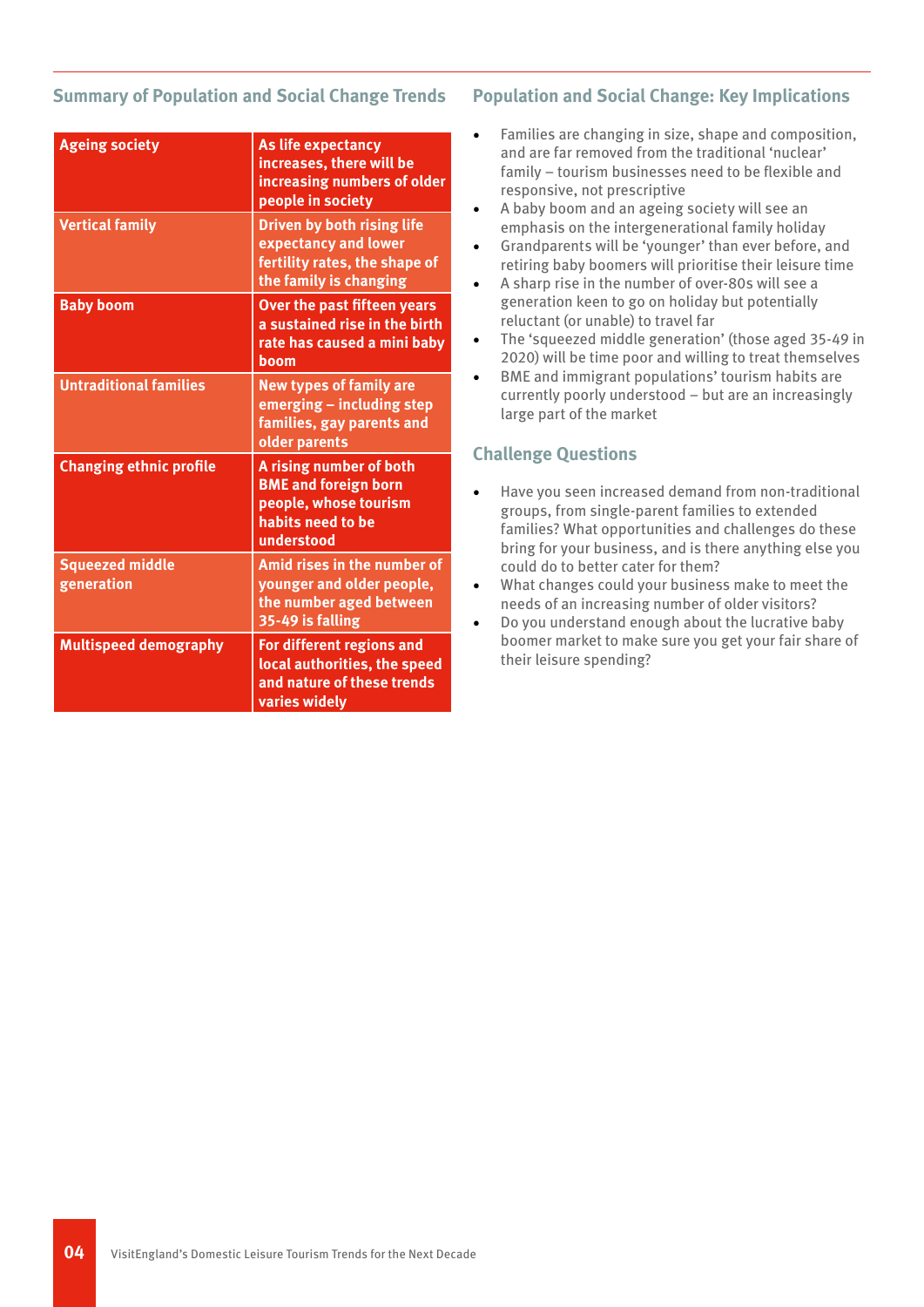### **Economics & Recession-Led Trends**

**The protracted economic downturn has had a significant effect on many aspects of consumer behaviour over the past few years – and tourism and leisure spending is no exception. As the economy starts to recover, many recessionary habits adopted by consumers will be maintained as the importance of value for money, thrift and price will take some time to disappear**

The prolonged economic downturn since 2009 has had a seismic effect on trends in all aspects of consumer lives – including tourism. On one hand, the financial climate has had a number of negative effects: as the cost of living rises, many consumers are unable to afford to maintain their pre-recession spending levels and are cutting back. Indeed, 90% of individuals are cutting back on at least one area of spending as a result of the downturn.

Alternatively, the downturn has provided an unexpected boost for domestic tourism as consumers have swapped overseas trips for domestic ones. A crucial question therefore, is whether or not, as the economy returns to growth and confidence rises, this trend will be maintained or go into reverse.



**This is habit forming, rather than just a blip. For younger people, a significant proportion of their life has been spent in this climate - it's seen as weird to pay over the odds** Gavin Flynn, IHG

Although it remains early days in the recovery, the topline economic forecasts predict modest rises to GDP growth and real disposable income and falling inflation over the next 5 years. This signals an economic scenario much improved on recent years but still short of resounding recovery. Consumer confidence has risen during 2013 as these forecasts have emerged but consumers on the whole remain cautious about the impact of wider economic recovery on their individual finances.

The sheer length of the downturn – longer than any downturn in living memory, and almost as deep as the Great Depression of the 1930s – ensures that it has had a palpable impact on consumer behaviour, regardless of household income, and many habits adopted and trends in consumer behaviour developed in recent years will last well into the recovery. The focus on value and thrift – evident throughout the downturn as consumers became increasingly keen on value for money and bargain-hunting – will not dissipate as the economy recovers, but are instead habits that will remain entrenched in consumer behaviour in the medium to long term. This is also true of the trend for mercurial consumption – also accelerated by the downturn – where consumers place price over brand loyalty.



Source: Trajectory Global Foresight

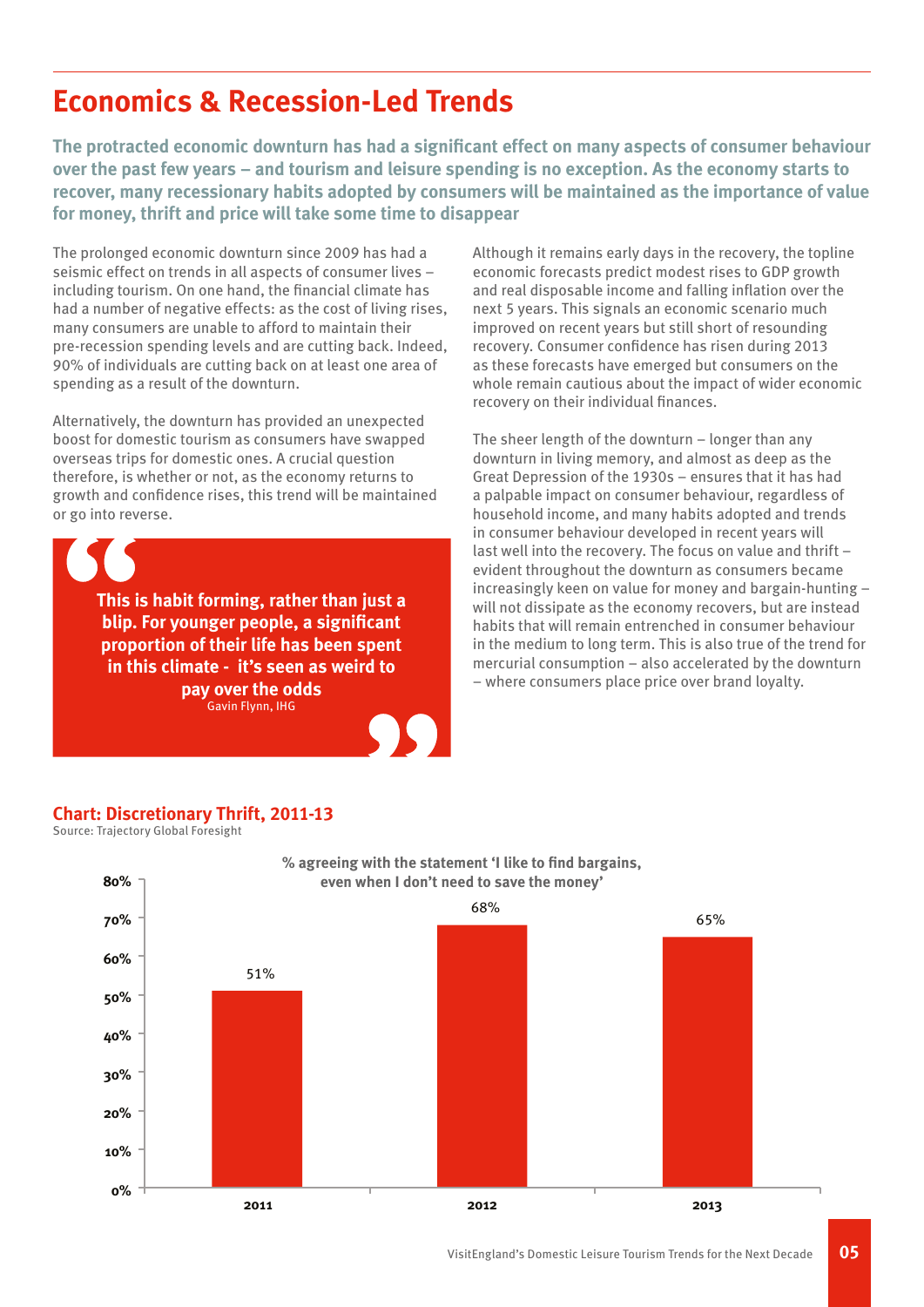Another significant recession-led shift in consumer behaviour is the trend for 'self-preservation'. This is particularly evident in consumers' ethical concerns, which have become less focussed on typical altruistic, 'green' or environmental issues and more on causes and issues that strike a chord closer to home (such as the cost of living and the way companies are run) - but consumers will still expect businesses to meet basic environmental criteria, it is just that they will be less willing to pay a premium for this. This trend is one with multiple implications: while a sense of nationalism and localism implicit in the trend is of benefit to domestic leisure tourism, it also ensures that tourism businesses must meet an extra set of ethical criteria – not simply being environmentally conscious, but also criteria relating to local or national issues that resonate closely with consumers.

**Green is there [as a driver], but you have to be selling the experience and the attraction. Green becomes marginal - it has to be a good holiday first. I'm not sure people will behave selflessly and go on a worse holiday because it's greener.**

Andy Phillipps, Revoo/Greentraveller

Our research has identified three components that influence how an individual has experienced the downturn – income, financial habits and life events. For example, someone with a high income, but with poor financial habits (high levels of debt and spending) and negative life events (such as bereavements or divorce) will have had a negative experience of the downturn – despite their high income. Contrastingly, someone with a low income, but good financial habits and positive life events may have fared much better. This contrasting and complex range of experiences ensures that there is no single experience of the downturn – and consequently, the trends that affect consumer behaviour during the recovery will not manifest themselves uniformly. For both businesses and destinations in the tourism sector there is no 'one size fits all' solution. It is crucial for individual businesses to know their market (and potential market) and match product, pricing and communications to this.

**Tourism is adapting already - more flexibility, much more discounting - discounts will be expected by consumers even with a strong recovery** Ian Stephens, Cumbria Tourism

#### **Practitioner Perspective**

The experts we consulted were divided on the question of whether the positive trend in staycations would continue as the economy recovers. The more pessimistic take the view that consumers have greatly missed their foreign holidays and will look to return to them as soon as they can but others believe that in taking holidays in England, consumers have 'discovered' what the country has to offer and will continue to holiday domestically. The most likely future is a combination of the two, as some of the experts identified. Consumers will look to maximise their leisure time and will not cut back on their holidays at all – but seek to add to them and England will be a part of that portfolio of holiday experiences. The consumers' view is a positive one – more than half of people who switched to a domestic break (at the expense of one abroad) in 2013 agreed that it made them want to take more holidays in England.

**[England] is developing an incredible diversity of product - food, wine, different activities it will continue to be attractive, and people are taking pride in this - they're rediscovering their own back yard** John Koldowski, Pacific Asia Travel Association

#### **Looking further ahead**

Over the next decade, many consumers' finances will remain tight, and the memory of the economic downturn will continue to have some bearing on consumer behaviour. Beyond this timeframe, however, consumers who feel more financially secure may feel more confident in spending again – particularly at the premium end of the market. Another implication will be for consumers to maximise their leisure time wherever possible – perhaps ending the debate over the staycation by holidaying both at home and abroad.

Other trends currently affecting leisure tourism – such as the trend for shorter breaks or for combining VFR (visiting friends and relatives) with leisure trips (see Tourism Trends) – are driven by both economic factors and wider trends, such as the changing work-life balance or time pressure. Here, the drivers of the trends are not simply recessionary and as a result are likely to last beyond the medium term.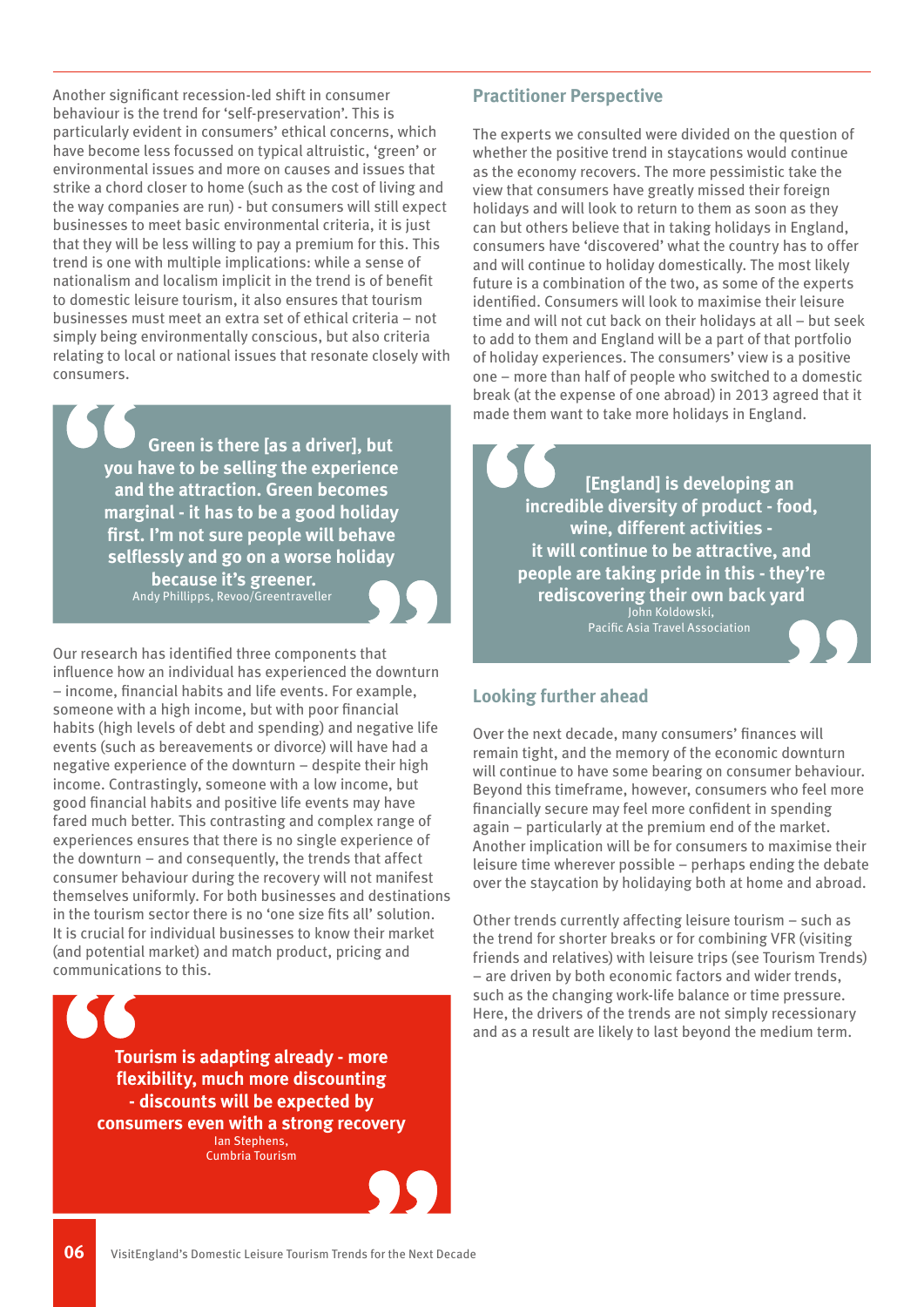#### **Summary of Economic and Recession-led Trends**

| <b>Economic stagnation</b>       | <b>Modest GDP growth over</b><br>next 5 years, but economy<br>will not reach pre-recession<br>size until the end of 2015               |
|----------------------------------|----------------------------------------------------------------------------------------------------------------------------------------|
| <b>Complicated downturn</b>      | <b>Three factors that</b><br>determine peoples'<br>experience of the<br>downturn: financial habits,<br>life events and income          |
| <b>Consumer confidence</b>       | <b>Confidence will rise</b><br>in reaction to positive<br>economic news - but will<br>also be influenced by<br>peoples' own situations |
| <b>Funding climate</b>           | The funding climate at both<br>public and private level<br>will remain tight as the<br>economy grows slowly                            |
| <b>Discretionary thrift</b>      | <b>Increased willingness</b><br>to save money and find<br>bargains - even when the<br>consumer doesn't need to                         |
| <b>Mercurial consumption</b>     | With price an increasingly<br>dominant arbiter of choice<br>for many consumers,<br>loyalty to brands is in<br>decline                  |
| <b>Value hunters</b>             | <b>Consumers are increasingly</b><br>willing to go to extra<br>lengths in search of<br>cheaper products and<br><b>better value</b>     |
| <b>Self-preservation society</b> | <b>Consumers' ethical</b><br>concerns have drifted<br>closer to home as they deal<br>with the downturn's effect<br>on their own lives  |

#### **Economic and Recession-Led Trends: Key Implications**

- The length and depth of the downturn ensures that the impact of it on consumer behaviour will last long into recovery. However, there is no single recessionary experience: individuals' experiences – and the habits they've formed – vary widely
- Desire for value evident at all sections of the market including the luxury end
- Holidays are not immune to cost cutting but people do prioritise their leisure time and are extremely reluctant to cut back
- The appetite for domestic leisure experiences is increasing – partly driven by the self-preservation society trend – and the appetite for staycations is likely to be maintained during recovery
- Consumer confidence will be a key barometer of when pre-recession holiday trends might return

- Consumers are going to continue to seek deals, discounts and value offerings in the foreseeable future. How can you meet their expectations without damaging your bottom line?
- How can you help your visitors understand how your efforts to be more sustainable are contributing to a better experience for them?
- Different experiences of the recession mean that different groups have differing requirements when it comes to cost and value. Can you do more to build and maintain loyalty by understanding the different financial circumstances of your customer base?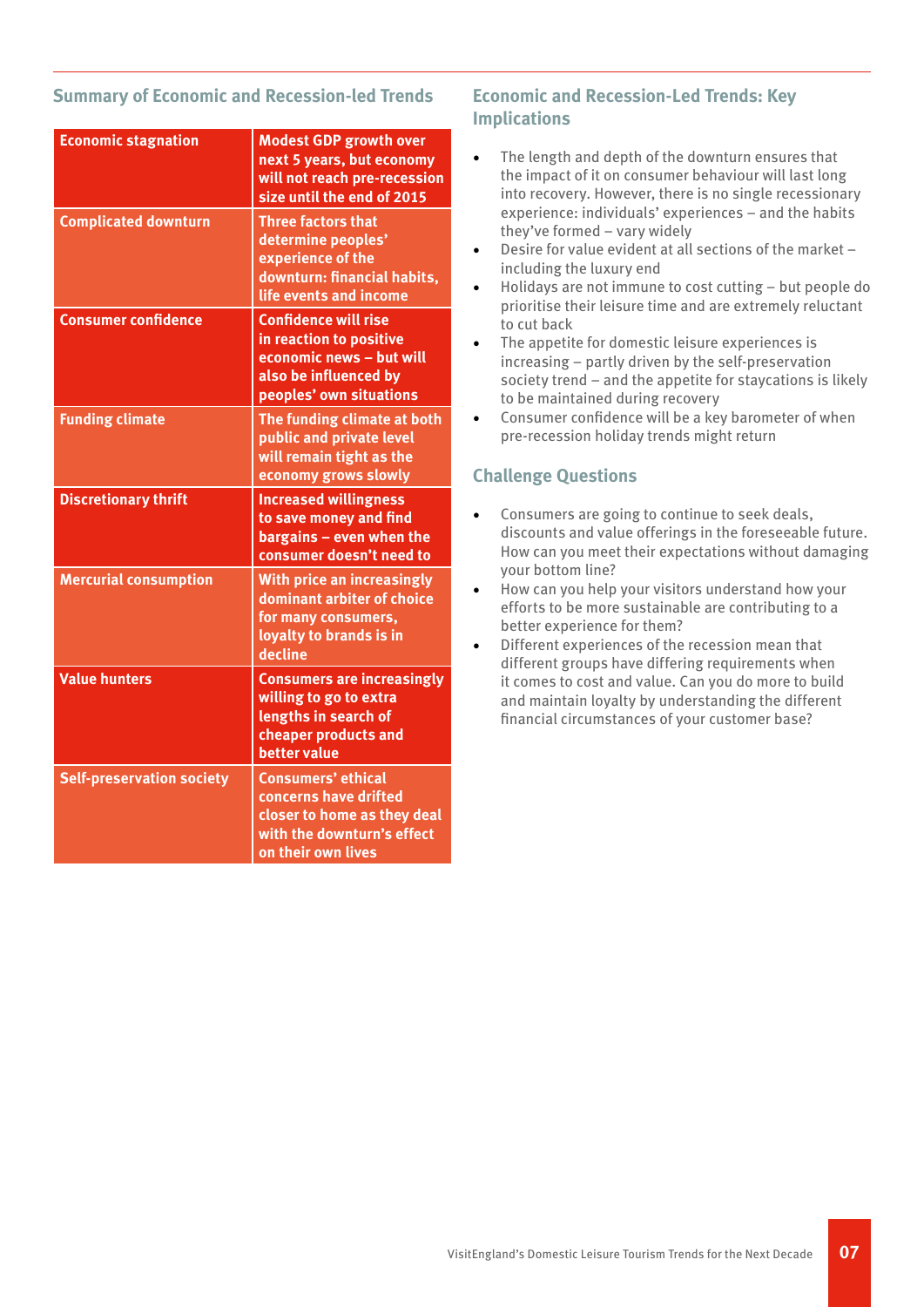### **Information and Technology Trends**

**This section examines trends in consumers' access to information and their use of technology when researching, evaluating and booking their leisure trips – as well as their technology expectations whilst on those trips. Increasing technology access is empowering consumers and allowing them to make last minute decisions on a wide range of leisure activities.**

Developments in both consumers' access to and use of technology will have a transformative effect on the future of domestic leisure tourism – a fact recognised across the industry. Overall internet access – just one aspect of this trend – is increasing steadily, with the vast majority of consumers online. This unprecedented level of access to information is already revolutionising the way consumers research, book and manage their holidays and wider leisure time – and the trends in this section shed light on what this landscape will look like over the next decade. Perhaps the most significant change, however, is the emergence of the mobile internet revolution, which is still in its infancy, and mobile's ability to enhance the actual tourism experience in future.

Internet access for increasing numbers of people is a well established trend – but it is crucial to understand how different people use the internet. An important differentiator is age: younger people – sometimes referred to as 'digital natives' as they have grown up with the technology – use the internet for everything from basic services to socialising and playing games. Older consumers are more likely to value the internet's practical benefits – banking or, crucially, booking travel – and are less likely to 'live' online. Younger consumers are more likely to 'live'

online (i.e. using the internet to manage their social life and spend leisure time). Older people's access to and use of the internet is increasing (recent research from Ofcom shows that the proportion of 55-64 year olds using the internet on a mobile has increased from 5% to 27% since 2009) but is currently still likely to be dominated by practical activities rather than social ones.

There is inevitably a pushback to such a profound change in behaviour, and in the technology market this is encapsulated in consumers' anxiety around data security and the privacy of their personal information online. According to Trajectory Global Foresight data, 29% of internet users in 2013 say these concerns limit the way in which they use the internet. However, this is outweighed by the proportion saying that slow connection speeds limit their internet use (33%) indicating that for many users, convenience is more critical than security. While convenience is of paramount importance for consumers, concerns around data and privacy will not disappear – and people will want assurances that their data is managed securely and responsibly and if possible, used to enhance their experience without being intrusive.



#### **Chart: Which of the following do you use the internet for?**

Source: Trajectory Global Foresight, 2011-12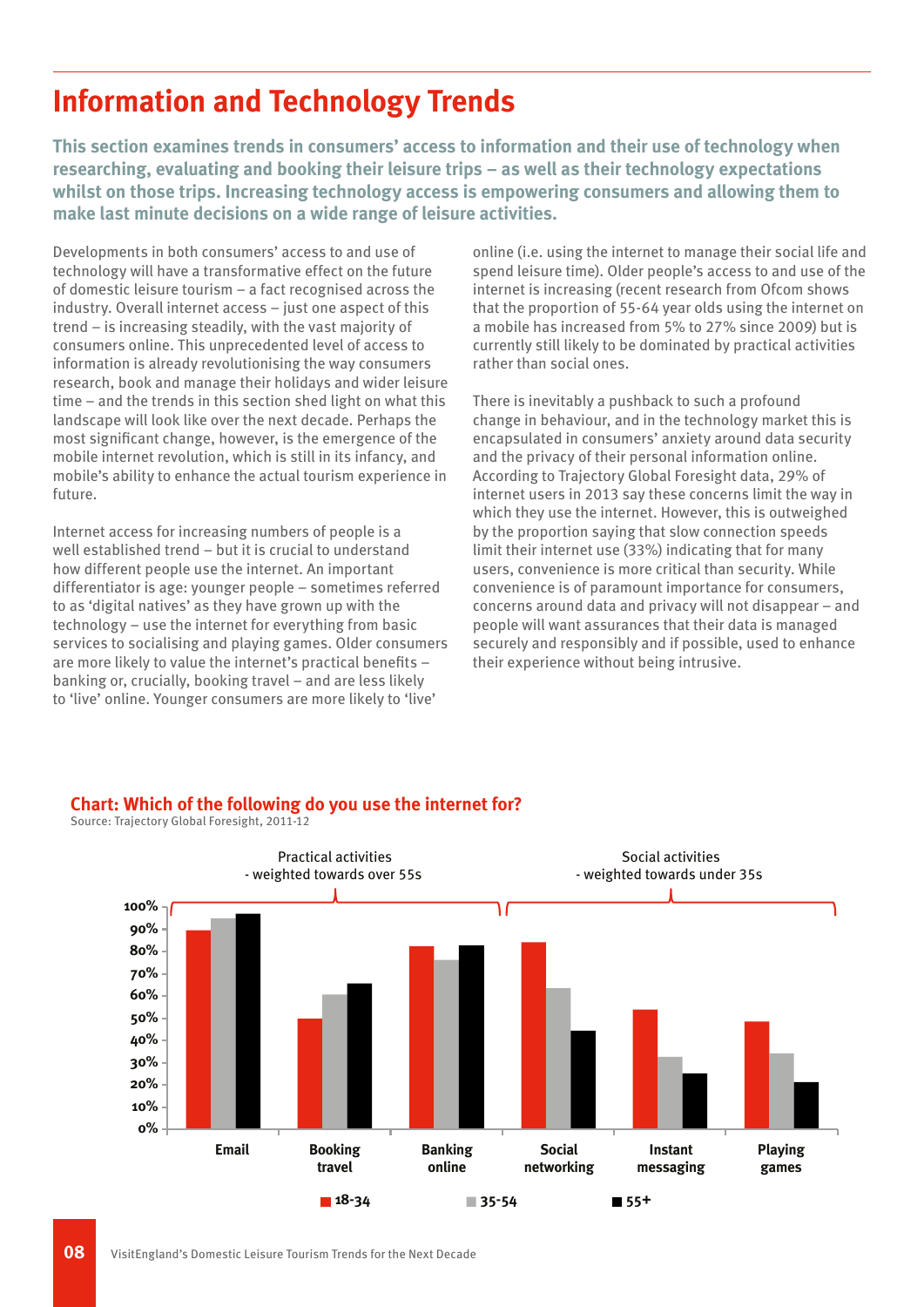

**The information shift is allowing more people to know more about destinations in the UK** Andy Phillipps, Revoo/Greentraveller

The way people use and access the internet will also change over the next decade – with 'Mobile First' a particularly crucial trend for tourism businesses to recognise. The number of people researching leisure and tourism activities – and viewing businesses' websites – will increasingly shift to mobile devices (whether a smartphone or tablet) from PCs or laptops and so it is essential that these sites are customised for this type of access. People will also not confine themselves to one type of device – a website first viewed on a smartphone might be later viewed on a tablet or desktop. Similarly, as tablet and smartphone penetration increase, these devices will increasingly be used for other aspects of tourism – including the booking process and being used while on holiday. This latter expectation will heighten the need for wireless internet access while on holiday and increasingly responsive and personalised services whilst away from home.

**This information explosion creates ever increasing expectations once you've established something it's very hard to take it away** Peter Curtis, National Trust

Rising internet access and consumers' desire for immediate information will change not only the method by which they plan and book holidays but the overall process of doing so. One key implication will be the 'Last Minute' trend. One driver of this is economic – as consumers have been less financially secure over the course of the downturn, their willingness to plan far in advance has diminished, leading to an increased demand for services that facilitate last minute trips at a discount. But the trend is not simply a recession-led one. Consumers will also expect to be able to easily curate their leisure time to fit in with other demands on their time (such as work and family). Other factors include easily accessible information about the weather (allowing people to make a last minute decision based on a reliable, locally accurate forecast) and an increasing desire for short breaks (which can require less planning). Last minute is a particularly impactful trend for domestic leisure

tourism, as it reduces the certainty with which businesses – particularly accommodation – can plan ahead.

Another crucial trend in this area is the rise of social media – incorporating much of the future technology landscape. Social media drives the increasingly fluid and rapid spread of information amongst friends and peers, representing both a huge opportunity and a potent threat for different tourism businesses. On the one hand, a small business can see its audience increase organically through the spread of positive information and reviews. On the other hand, a negative experience is amplified. Another impact is one of disintermediation: consumers are able to interact directly with businesses and brands – and vice versa. Again, this represents an opportunity and a threat for tourism businesses, as consumers will expect responsive and personalised information from those with whom they choose to interact.

Social media is also driving another shift in consumer attitudes to leisure – the fear of missing out (sometimes abbreviated to FOMO). The ease with which people can share their leisure activities – both with people they know and with people they don't – increases our exposure to different experiences. This will catalyse a 'fear of missing out' – consumers will want to try these new experiences and will not want their peers to be having more fun than they are. Overall, this is a positive trend for tourism – increasing consumer's desire for different activities and broadening leisure portfolios overall. A related trend – digital downtime (or the joy of missing out/technology-free experiences) will be active in the short term but will wane as people integrate technology more fully into their lives.

**[In terms of Digital Downtime] just not offering WiFi is a bit of a blunt tool. Institutions shouldn't drive policy in this area, people need to** Danny Homan, Historic Royal Palaces

VisitEngland's Domestic Leisure Tourism Trends for the Next Decade **09**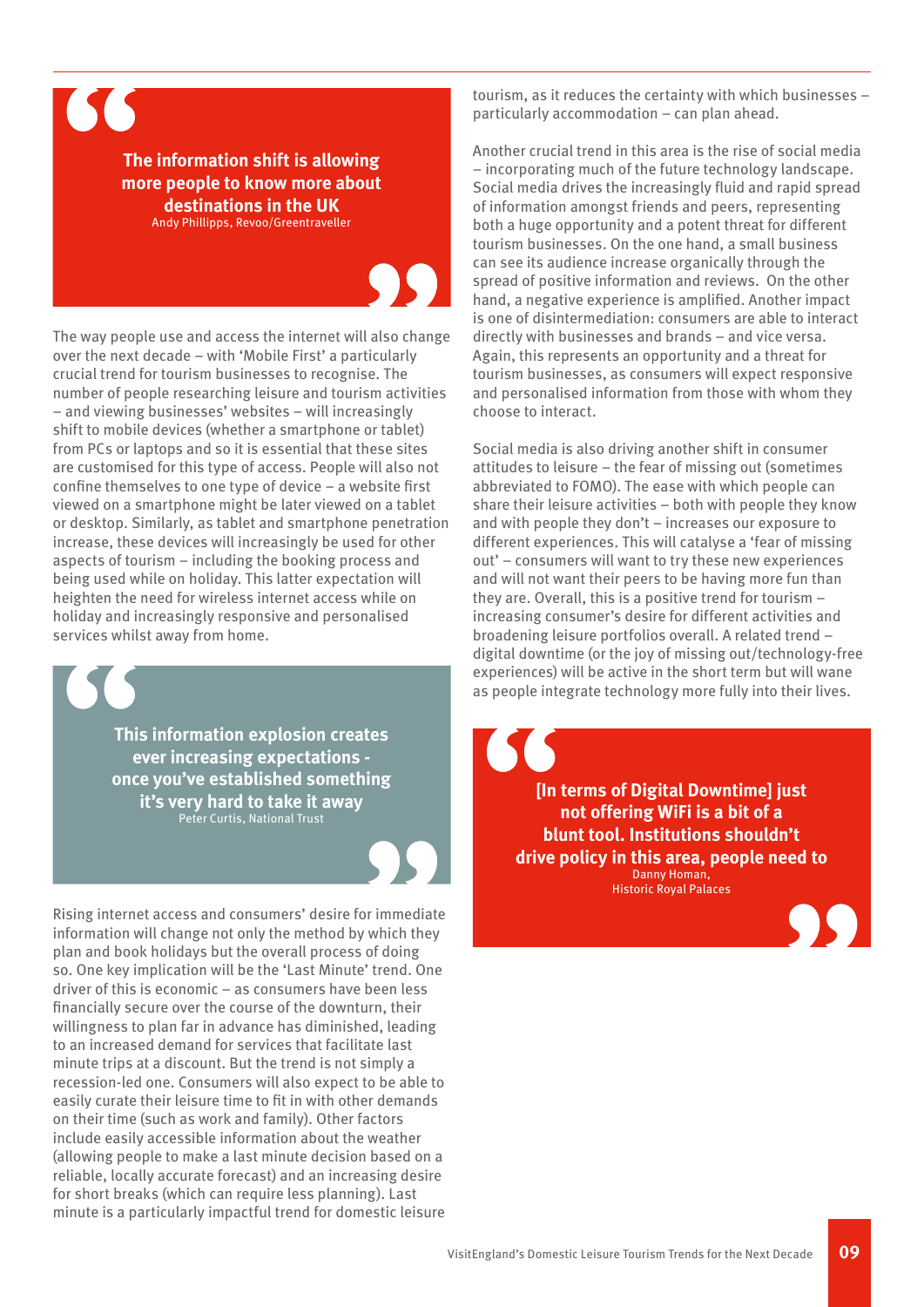#### **Practitioner Perspective**

The experts agreed that technology development and consumer access to information would be hugely impactful for the future of domestic tourism. Tourism was perceived as being ahead of the curve at the start of the internet age, but now many practitioners feel this is no longer the case. There are, however, signs of businesses using technology to their advantage – one example being the app used by staff at the Eden Project (see case study). Another is the potential for co-creation – allowing users' holiday experiences (in the form of recommendations or photos) to help develop the business and sell the experience.

Challenges do exist for many in the sector, with the drop in influence of traditional sources of information, rising customer expectations and the sheer pace of change (meaning that even the most innovative do not feel ahead of the curve) all identified as obstacles for businesses to overcome. But the consensus was that the opportunities outweigh these challenges – and that meeting them will enhance the domestic leisure tourism offer overall.

#### **Looking further ahead**

Technology development - and consumer use of it – will continue apace for decades to come. The sheer pace of change makes it incredibly difficult to predict exactly what this landscape will look like beyond the medium term, but already there are signs of what technologies are developing and how consumers might use them on leisure trips. There will be an increasing demand for information about what tourism businesses and different destinations have to offer – perhaps leading to immersive tours of accommodation or maps of activities in the local area. The technology required to facilitate this is developing – whether through augmented reality or holograms. Beyond the next decade, the trend for Digital Downtime will fade as more consumers integrate mobile technology into their social lives and leisure time. People will not want a holiday to 'log out' of their devices, but will use this technology to maximise their trip.

Other potentially disruptive technologies include haptic or brain user interfaces (devices controlled by motion or thought) or the development of increasingly effective algorithms and virtual assistants. The latter will help streamline choice for consumers – tailoring options based on preferences and individual criteria.

Beyond the next decade, leisure trips in England will be increasingly affected by consumers' use of technology, especially as access to and use of mobile devices becomes ever more widespread and sophisticated. For many consumers, the use of such devices will become an integral and immersive part of every aspect of their trip.

**Technology is part of the solution – it gives us a new opportunity to connect with people and groups in a targeted way**

Sarah Stewart, Newcastle Gateshead Initiative

#### **Case Study: The Eden Project**

Although consumers' use of technology has the potential to disrupt, tourism businesses can use it to great advantage. As this example from Cornwall's Eden Project demonstrates, tourism businesses' use of technology can enhance the customer experience. At the Eden Project, the staff have an app that provides real time information on visitor numbers and satisfaction. Through using this app, staff are aware of any potential problems or issues that emerge over the course of the day. The real time information – seeing issues emerge and be resolved – has also driven an increase in engagement and responsiveness amongst staff – benefitting both the Eden Project as a tourism business and the experience of its visitors.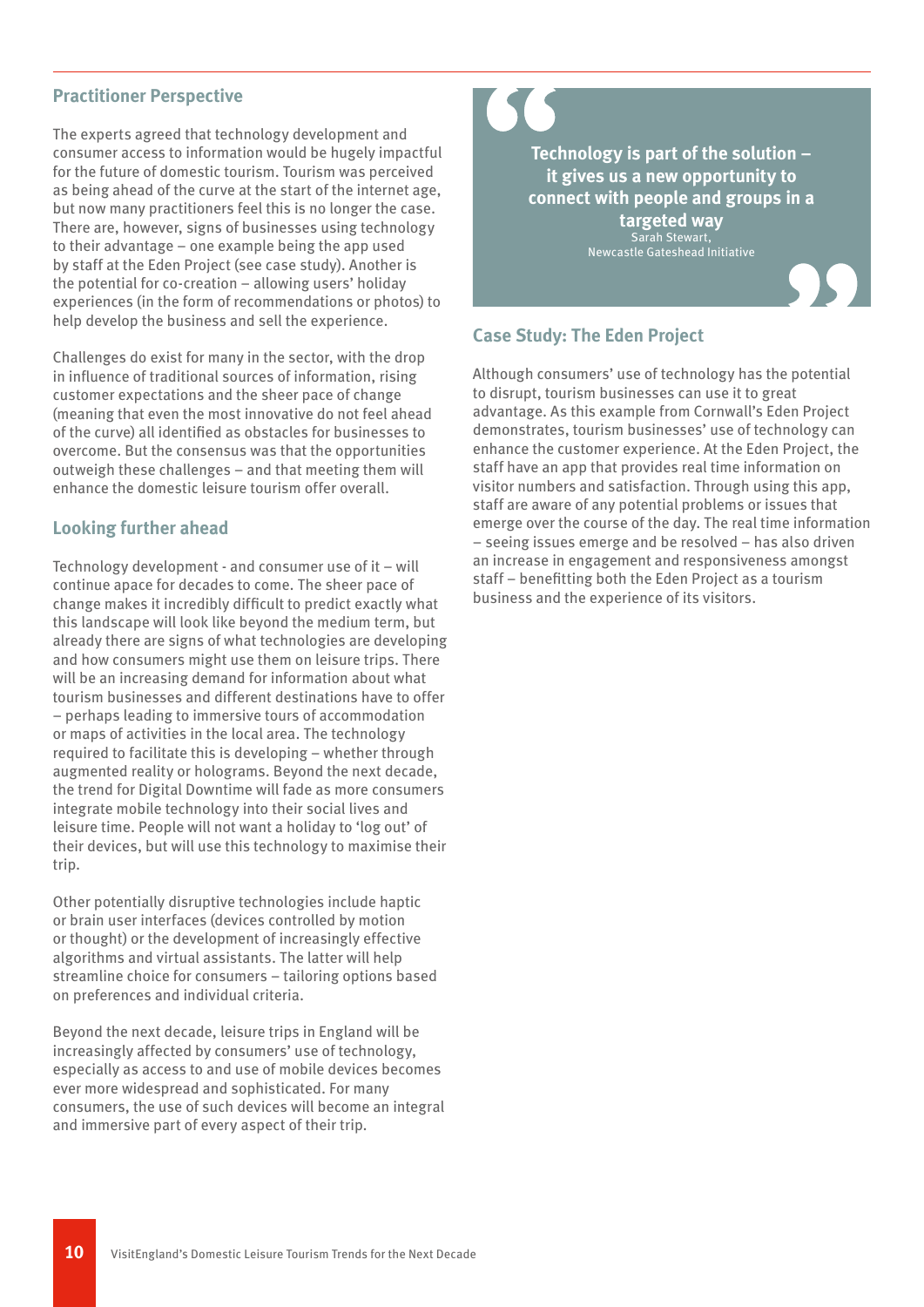#### **Summary of Technology and Information Trends**

| <b>Internet access and</b><br>usage           | <b>Increasingly widespread</b><br>access for all consumers,<br>but usage varies between<br>different groups                                      |
|-----------------------------------------------|--------------------------------------------------------------------------------------------------------------------------------------------------|
| <b>Mobile first</b>                           | <b>Past the tipping point from</b><br>PC to portable. Many tourism<br>websites will be accessed<br>for the first time on mobile<br>devices       |
| <b>Mobile &amp; Tablet</b><br><b>Commerce</b> | <b>New booking and payment</b><br>systems are developing, and<br>mobile tech is changing what<br>people expect when on trips                     |
| <b>Social Media</b>                           | <b>Facilitating the easy spread</b><br>of information between<br>friends and peers, and<br>leading to the rediscovery of<br>word of mouth        |
| <b>Data and Privacy</b>                       | <b>Concerns about data privacy</b><br>represent a major area of<br>concern for consumers, but<br>convenience matters more                        |
| <b>Fear of Missing Out</b>                    | Social media gives us<br>unprecedented access to the<br>social lives of our peers -<br>meaning we want to do more<br>in our free time            |
| <b>Digital Downtime</b>                       | A short term trend that sees<br>people 'logging out' of digital<br>experiences and leaving<br>their smartphones behind on<br>leisure trips       |
| <b>Last Minute</b>                            | <b>Technology is allowing</b><br>consumers to make decisions<br>later and later - so tourism<br>businesses have to be as<br>flexible as possible |

#### **Technology and Information: Key Implications**

- Wider technology use is changing how people research and book their holidays – and what they expect whilst there
- The shift to mobile devices intensifies the requirement for businesses to customise their offer to different platforms – and utilise apps
- Wider access has broadened the range of information consumers have access to – traditional sources now compete with recommendations from peers
- Last minute is not purely a recession-led trend but driven by other factors that will see it endure into the long term
- Increasing, immediate communication will heighten the fear of missing out and catalyse desire for broader leisure portfolios and new experiences

- Are your customers able to access your website across all their devices? Do you know how they access your content - and if you have recently made any changes to your digital presence, do you know what impact these have had?
- Do you know what is being said about your business across social media channels?
- Have you found any ways to use technology to reduce overheads and/or improve customer service? Is there anything else you could do?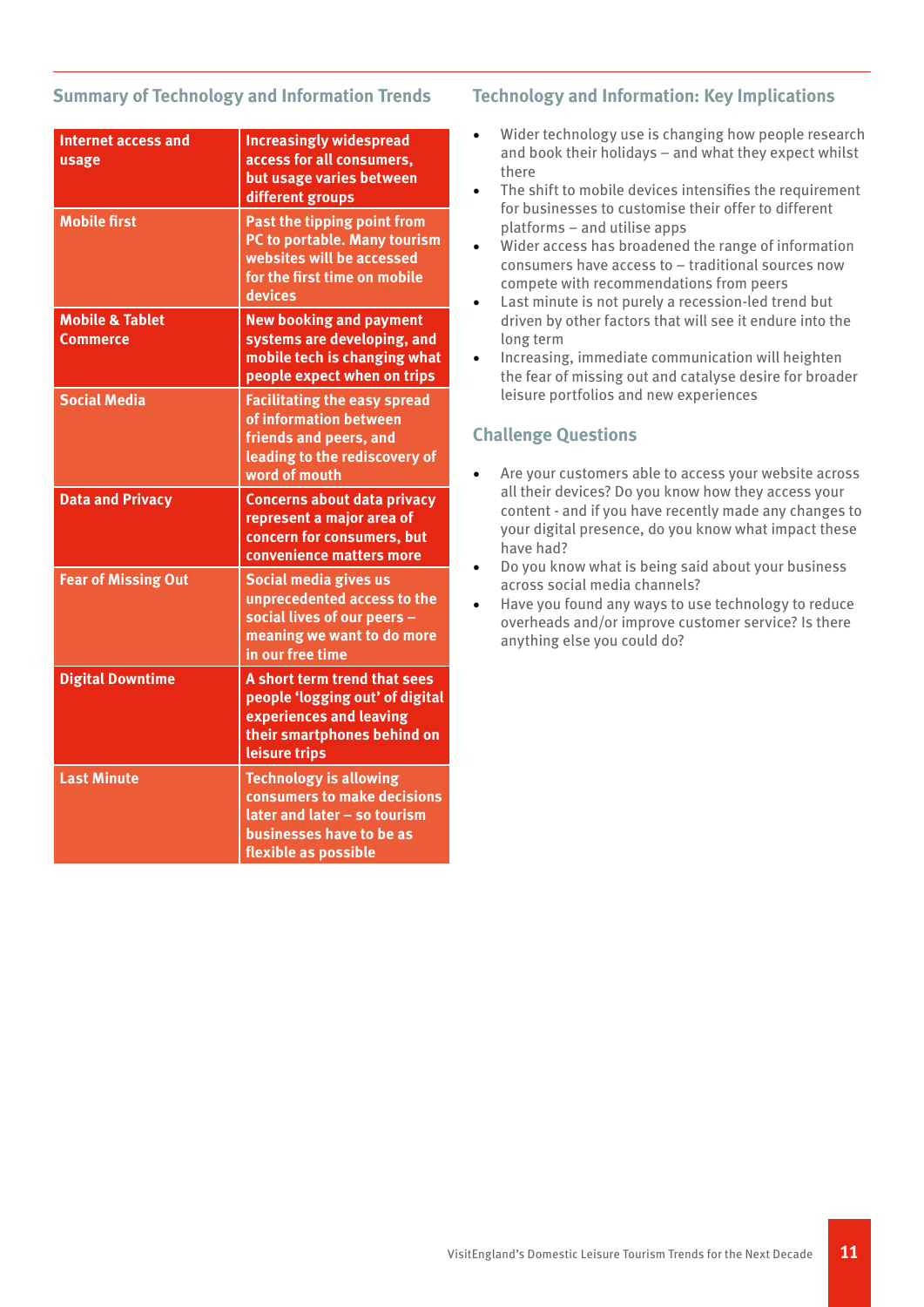### **Consumer Trends**

**This section provides an outline of key consumer trends and their impact on the future of domestic tourism. Many of the trends in this section are related to fundamental consumer needs – such as control or simplicity – whereas others are modern reactions to increasing use of technology or the economic situation.**

Long established consumer demands for control, choice and convenience have become increasingly important as the economic circumstances of the last few years have added complexity to consumers' lives. Added to this increased financial insecurity is the long term deregulation of life – with boundaries between work and leisure blurred through technology use and the changing nature of employment. More than half (53%) of consumers in the UK say they feel under time pressure in their daily lives, but fewer (42%) say they feel a high degree of choice and control in their lives. Busier lives create a feeling of time pressure which in turn intensifies the need for breaks.

**People do seem to have more active lives in both leisure and holidays. There's an assumption that we should be active."** Sarah Stewart, NGI

Despite the economic uncertainty experienced by many consumers – and the resulting emphasis on bargain hunting and value – consumers continue to prioritise leisure above most other areas of spending. Household spending data from the Office for National Statistics indicates that while households cut back on spending overall during the downturn, spending on recreation and culture actually increased. This spending data indicates that despite tighter budgets, the appetite for leisure experiences is very strong – and with leisure portfolios increasingly broad, the desire for different types of holiday will continue to increase over the next decade. As described in the economics section, another recession led consumer trend is the shift in ethical priorities – from environmental concerns to a more holistic sustainability agenda, which includes businesses practices and provenance. There will also be an increased emphasis on localism and nationalism – potentially of huge benefit for domestic tourism.

During the downturn, ostentatious or frivolous spending also fell out of fashion, as traditional forms of conspicuous consumption were replaced by new agendas. One manifestation of this is the growing importance given to cultural capital – learning new skills or acquiring knowledge. This trend is particularly relevant for the tourism and leisure sections and has implications for both new types of tourism (craft tourism or active tourism) and can act as a boost to existing drivers (cuisine, cultural appeal, hobbies).

#### **Chart: Total spending and leisure spending, 2005-2013**

Source: ONS Consumer Trends (seasonally adjusted, chained volume measures)

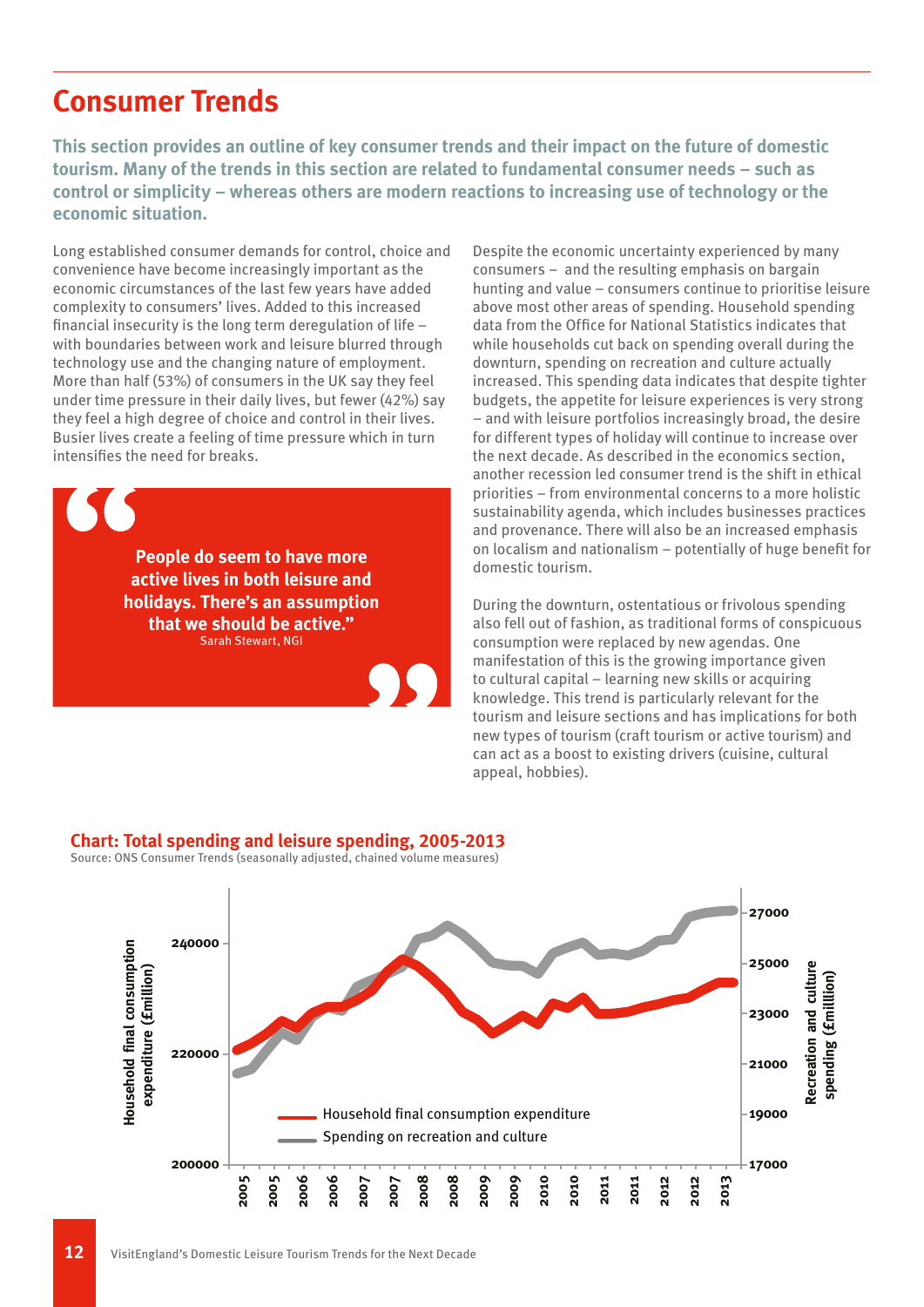Technology access – discussed at length in the previous section – has dramatically increased access to information for the majority of consumers, a trend that has a large impact on consumer behaviour. When choice increases dramatically, complexity is also increased as people struggle to cope with such a wide range of options. A second driver is the rising amount of leisure time people have – which leads to people trying to 'have it all' and do as much in their free time as possible. This is particularly true for the domestic audience. Data from Trajectory's Global Foresight surveys show that British consumers have the most diverse leisure portfolios of the 20 markets covered by the survey. This, conversely, drives the perception of time pressure. Accordingly, the demand for simplicity will be an important trend over the next decade, as consumers look for products or services that simplify complexity and save time. In line with this desire for control is the increased desire for memberships in the leisure sector, as outlined in the case study in this section.

Another consumer trend that is driven by technology access is individualocracy – the desire for personalised, tailored products and services (and the expectation that this can be provided). This trend is particularly crucial to tourism as leisure portfolios broaden and consumers try new experiences and destinations – while seeking to enjoy a unique experience (and not the same one as their peers). Technology access is also driving the decline of deference, which sees consumers being less deferential to traditional sources of information – whether guide books or tourism bodies – and increasingly receptive to new sources of information. Some are mainstream – such as TripAdvisor, but others cater to specific requirements, such as Field Trip or Gravy and rely on crowdsourced information or recommendations.

Fundamentally, consumers' increased access to information and their direct access to a wealth of leisure options allows them an unprecedented level of control in curating their holiday experiences. Rather than default to established destinations or holiday types, consumers can use this information to be as flexible and last minute as possible.

#### **Practitioner Perspective:**

The industry experts were not surprised that consumers had viewed recreation and culture as a spending priority over the course of the downturn, as Professor Jonathan Gershuny states: "Leisure time is absolutely unambiguous – people enjoy out of home leisure more than anything else". They stressed, however, that this prioritisation came aligned to the increased focus on value and bargain hunting; consumers are looking to maximise their leisure time, but will not pay over the odds.

The relationship between technology and consumer trends was also underlined by the practitioners. They saw technology propelling an increase in the desire for bespoke services, real time feedback, unique experiences and authenticity.

 **Lack of mobility and limited information tended to mean that you'd have a default location – because you knew the weather was good. Consumers empowered by technology can make informed decisions [about where to go on holiday]** Jonathan Gershuny, University of Oxford

#### **Looking Further Ahead**

Many of the trends in this section are long established consumer trends, and their manifestations develop as a result of external factors – such as changing demographics, the economic climate or access to technology. As the economic pressure on consumers eases, their desire to do more and more in their leisure time will intensify. As a result, the importance of new services that simplify complexity and ease time pressure (two trends that intensify as people cram more and more into their leisure time) cannot be understated.

Technology will also have a seismic impact on consumer behaviour around leisure time and domestic holidays. As well as changing how consumers will plan trips (and when there, plan their activities) technology use is helping fuel a desire for individualised, tailored leisure experiences. This will only intensify as technology use – and the power of the technology consumers are using – develops.

#### **Case study: Membership Schemes**

Over the course of the economic downturn, several trends have emerged that highlight how consumers are prioritising their leisure time – even despite tighter finances. One such example is the growing appeal of leisure memberships. As Bernard Donoghue of ALVA says, "In the last three years, membership of the V&A has increased by 199%, and membership of Greenwich Museums by 109% since 2011". Another stark example of this trend is evident in membership of the National Trust, which has grown from around 250,000 members in the 1970s to more than 3.5m today.

One obvious appeal of membership schemes during the economic climate of recent years is the potential for savings and discounts, but there is also a wider appeal. Memberships allow people to manage their leisure time effectively, as they open up a direct line of communication with the business. They also nurture a sense of belonging – a valuable attribute at a time when, for many consumers, life is uncertain.

A further implication is the creation of new leisure occasions, such as romantic tourism (a natural fit at a cultural venue such as the V&A) or social occasions, such as Friday Night Lates.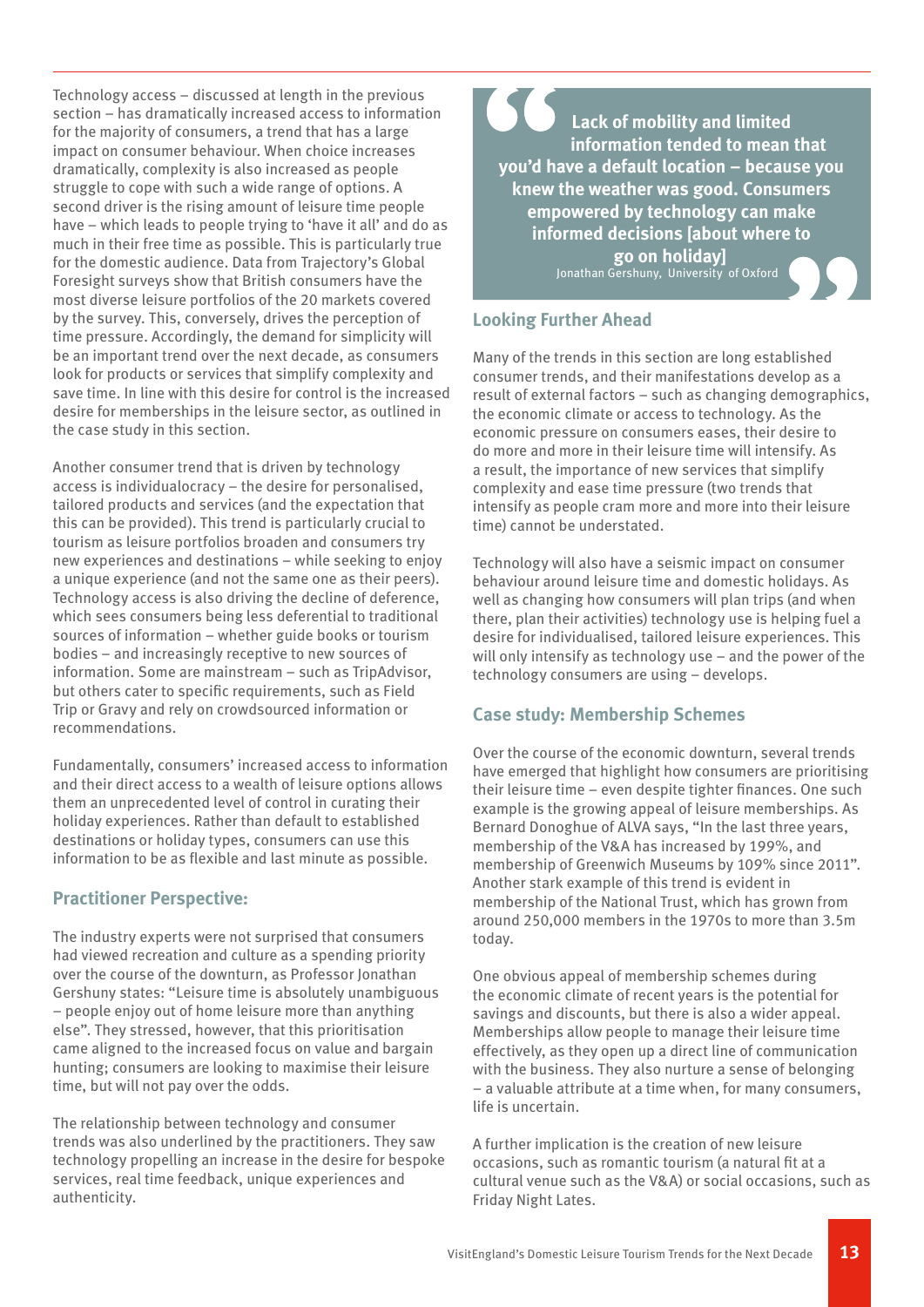#### **Summary of Consumer Trends**

| <b>Play society</b>                                               | <b>Despite cutting back in</b><br>many other areas, people<br>have prioritised their leisure<br>spending in recent years         |
|-------------------------------------------------------------------|----------------------------------------------------------------------------------------------------------------------------------|
| <b>Demand for control</b>                                         | <b>Higher levels of freedom</b><br>of choice and control lead<br>to greater satisfaction for<br>consumers                        |
| <b>Demand for simplicity</b>                                      | With greater choice - and<br>more access to information<br>than before, consumers desire<br>simplicity                           |
| Time poverty & work-<br>life balance                              | <b>Although we have more leisure</b><br>time than before, trying to do<br>more creates the perception of<br>time pressure        |
| <b>Individualocracy</b>                                           | <b>Consumers increasingly desire</b><br>curated, bespoke activities in<br>their leisure time                                     |
| <b>Cultural capital</b>                                           | <b>Ostentatious spending has</b><br>fallen out of favour during the<br>downturn, and consumers are<br>keen to acquire new skills |
| <b>Decline of deference</b>                                       | <b>New sources of information</b><br>help reduce deference to<br>traditional sources, expertise<br>or recommendations            |
| <b>Corporate social</b><br>responsibility: from<br>green to clean | <b>Consumers' ethical priorities</b><br>have changed - and are now<br><b>broader than basic concern</b><br>about the environment |

#### **Consumer Trends: Key Implications**

- Consumers have prioritised their leisure spending ahead of other spending during the course of the economic downturn
- The uncertainty consumers are facing in the current climate has reinforced the need for simplicity and control – but consumers are finding this harder to achieve
- Consumers' ethical concerns have evolved and are now broader than established concerns about the environment
- Technology is playing an increasingly prominent role in managing consumers' leisure time, leading to less deference to traditional sources of information, and an elevated desire for unique experiences
- Conspicuous forms of consumption have fallen out of favour – meaning that consumers are choosing to learn new skills and acquiring 'cultural capital' to distinguish themselves

- How easy is it for potential visitors to plan and book a trip that involves your business? Could you make this even easier for them?
- How can you find out more about your customers' needs and expectations to enable them to make the most of the trip, and deliver a unique experience that they will want to tell their friends about?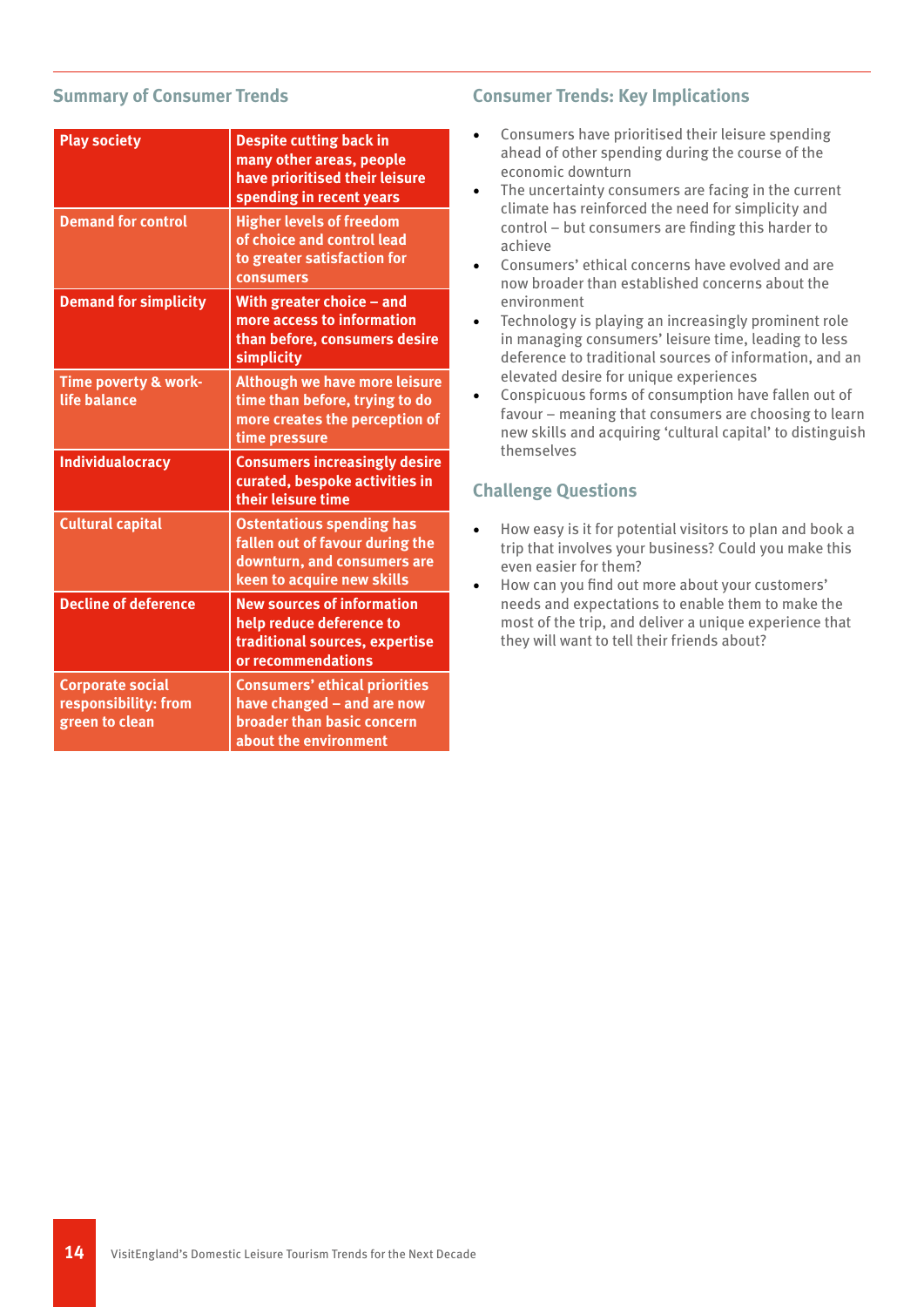### **Tourism Trends**

**This section examines how the trends discussed previously are driving new types of domestic leisure tourism and their impact on rural, seaside and urban destinations. Burgeoning areas of tourism include health and sports based trips, while other trends combine to create new types of holiday – such as turning VFR trips into leisure ones**

Our first trend in this section is the growing practice of turning VFR (visiting friends or relatives) trips into leisure ones. One driver of this trend in recent years has been economic; with more constrained budgets, consumers wishing to maximise their leisure time have sought to capitalise on family occasions and turn these trips into leisure orientated ones. But other drivers exist as well, and ensure that this trend will become increasingly prominent even after economic recovery. One is the fundamental appeal of leisure time; regardless of their finances, people will always seek to maximise this. Another is the changing demographic picture of England: longer lives and more generations create more family occasions – which in turn create more opportunities for family get-togethers. The driving force behind these occasions is not simply financial circumstances – consumers are also keen to have a rich experience with their family.

Different types of domestic leisure tourism can also benefit from wider trends. Health tourism (such as spa breaks), for example, will not only be driven by a generation of healthconscious older people but also by rising perceptions of time pressure and blurring distinctions between work and leisure – heightening consumer desire for treats and breaks. Skills tourism will be driven both by wider leisure portfolios and also the desire for new experiences. More than half of consumers in England (56%) say that 'trying new things' is important to them, and two-thirds (67%) say that art or culture is important to them. Similar trends in health consciousness and a desire for new experiences will also lead to the growth of active tourism. In particular, the perception that modern lifestyles are 'too easy' or sedentary will also drive consumers to push themselves and seek adventure in their leisure time. Demographic trends are also relevant here – the next generation of retired consumers are 'younger' and more active than before – making them a viable market for this type of holiday. New types of tourism face challenges, however, not least in terms of the threat of litigation – particularly for the more adventurous forms of active tourism.

In terms of destination types, rural and urban tourism have both experienced strong growth in recent years, with new activities and experiences attracting domestic visitors. Regeneration in many cities and an increase in the number of attractions has propelled the growth of urban tourism whereas, conversely, increasing urbanisation in our day-today lives has helped the appeal of the countryside grow as a destination for 'getting away'. On the other hand, younger people with less knowledge or experience of rural areas may not understand the opportunities that the countryside offers and may fail to be attracted to rural locations.

**The rural destinations tap into something that is quintessentially English –it's a unique offer, a point of difference** John Koldowski, PATA

Crucially, both destinations can benefit from the rise in the number of short breaks consumers take – and the desire to experience different types of holiday. One future implication of this trend is for people to combine destination types on one trip – which, given England's geography and size, is often easy to do. Rural breaks can easily include a day trip into the nearest city. In developing this type of behaviour, it is essential that different destinations within areas work together to communicate the overall tourism attraction of that area, rather than simply compete with one another for footfall.

**People's interest in the past and heritage is fuelling a sense of Britishness - events like the Royal Wedding are great for us - but the broader implication is for authenticity and meaning** Danny Homan, HRP

The outlook for seaside resort tourism is less clear cut. Some resorts have been unable to compete with a pure beach offer and the more reliable summer weather that some overseas locations can offer has been a threat. However, whilst the connection between seaside and sun remains important, it is not the only attraction of the seaside as a destination. Many resorts have been able to successfully adapt and to re-invent to attract new audiences. The changing demographic structure of England may also help resorts in the future. With more children and older people entering the market, having an easily accessible and family-orientated destination will be ideal for intergenerational (and shorter) family holidays. In England, different resorts can offer other unique experiences – from cuisine to sports. Meanwhile, the traditional, nostalgic appeal of the seaside has been rekindled by many visitors returning after a long absence.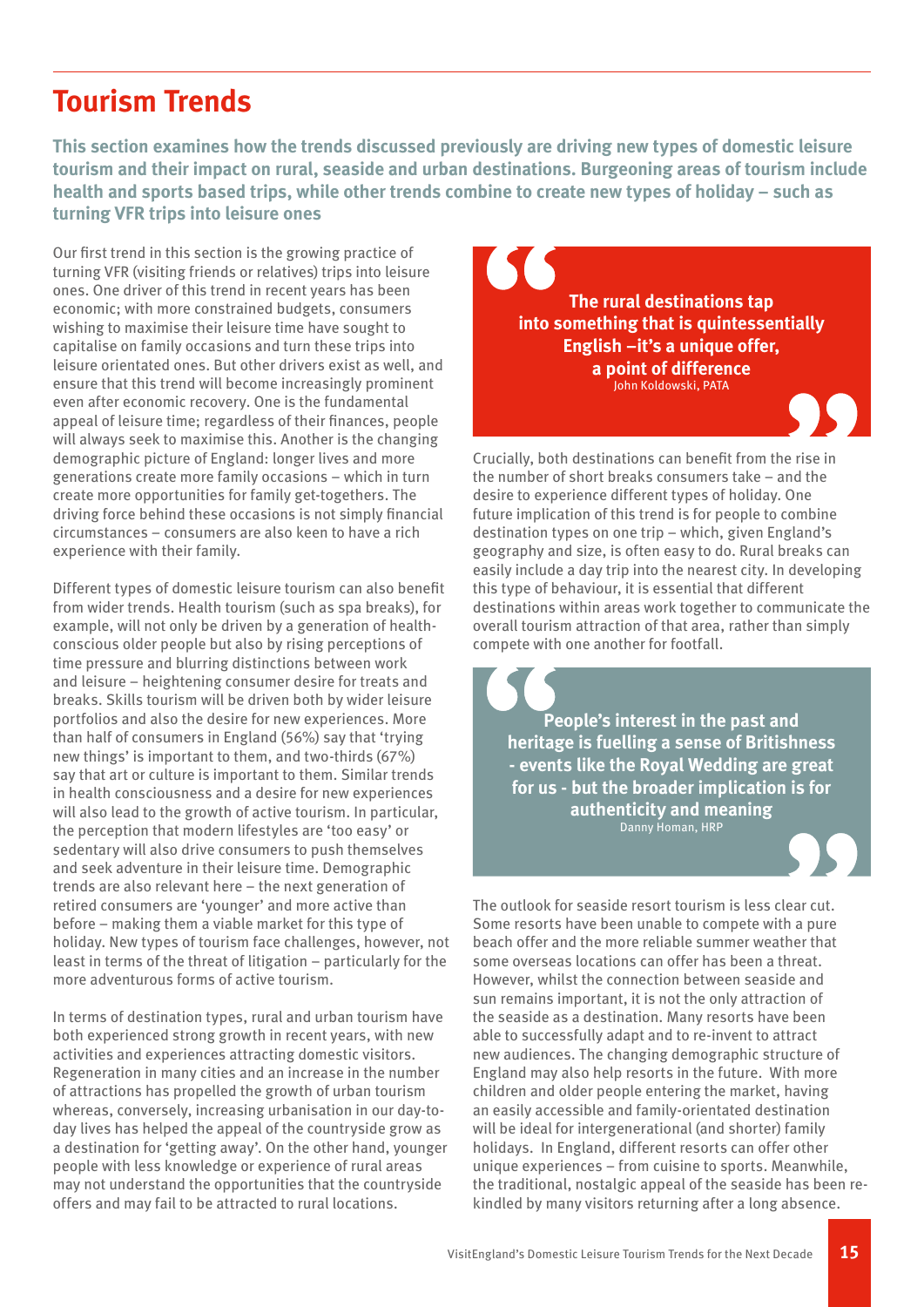

#### **Practitioner's Perspective:**

The importance of nostalgia tourism was echoed by the industry experts, who saw a link between nostalgia and consumer desire for authenticity and meaning – as well as something safer and more secure than the uncertain future.

Several of the industry experts also identified timeshares as a potential wildcard tourism trend. They expect this to be driven by increasingly flexible, time poor consumers, who are happy with the idea of sharing and less tied to a single location.

The industry experts were also divided on the future of the seaside, with some agreeing that the desire for sunshine and guaranteed hot weather will drive people abroad for these types of holiday – especially if it can be done affordably. Others viewed the future of the English seaside holiday with more optimism – suggesting that different seaside destinations had their own niches, and would not be reliant on the weather.

**The UK's coastal areas have their niches – cuisine or partying, for example, but some regions are still in decline – and it's not always about the weather** Gavin Flynn, Intercontinental

#### **Looking further ahead**

Although economic pressures will continue to have an impact on consumer spending – even in a category they prioritise – over the medium term, after this period consumers will be keen to maximise their leisure time. For domestic leisure tourism, this might mean combining both domestic leisure trips and trips abroad, particularly for those consumers who have enjoyed domestic holidays over the course of the downturn.

The longer term trends in demographics also bode well for the long term future of domestic leisure trips. Several of the demographic trends now emerging will continue to be impactful in the longer term – especially the ageing society and the squeezed middle generation. The intergenerational implications of these demographic trends ensure that domestic trips are a natural fit – and in particular will lead to the long term development of the VFR to Leisure trend.

#### **Case Study: Featherdown Farms**

Predictions on the future of rural tourism in England vary – some experts interpret the country's increased urbanisation as a potential problem for rural trips, as people will be less likely to have a connection with the countryside. Others, however, take the view that increasingly urbanised populations will take rural trips as they take a break from their normal environment. For Featherdown Farms, which has driven the developing trend for 'Glamping' over the past few years, it is important for rural destinations to deliver a family friendly, authentic experience.

One way to deliver this experience is to enlist the help of your customers in building and delivering the service (co-creation). As co-founder of Featherdown Farms, Mark Gordon, says, "a lot of the photos on the site are taken by guests – we use their photos to help sell the experience". Another feature of Featherdown Farms that underlines the brand's authenticity is that their offices are based on site, meaning that "when people phone us, they can hear chickens in the background". As families search for active and exciting breaks for their family in the future, effectively communicating these values of inclusion and authenticity is vital.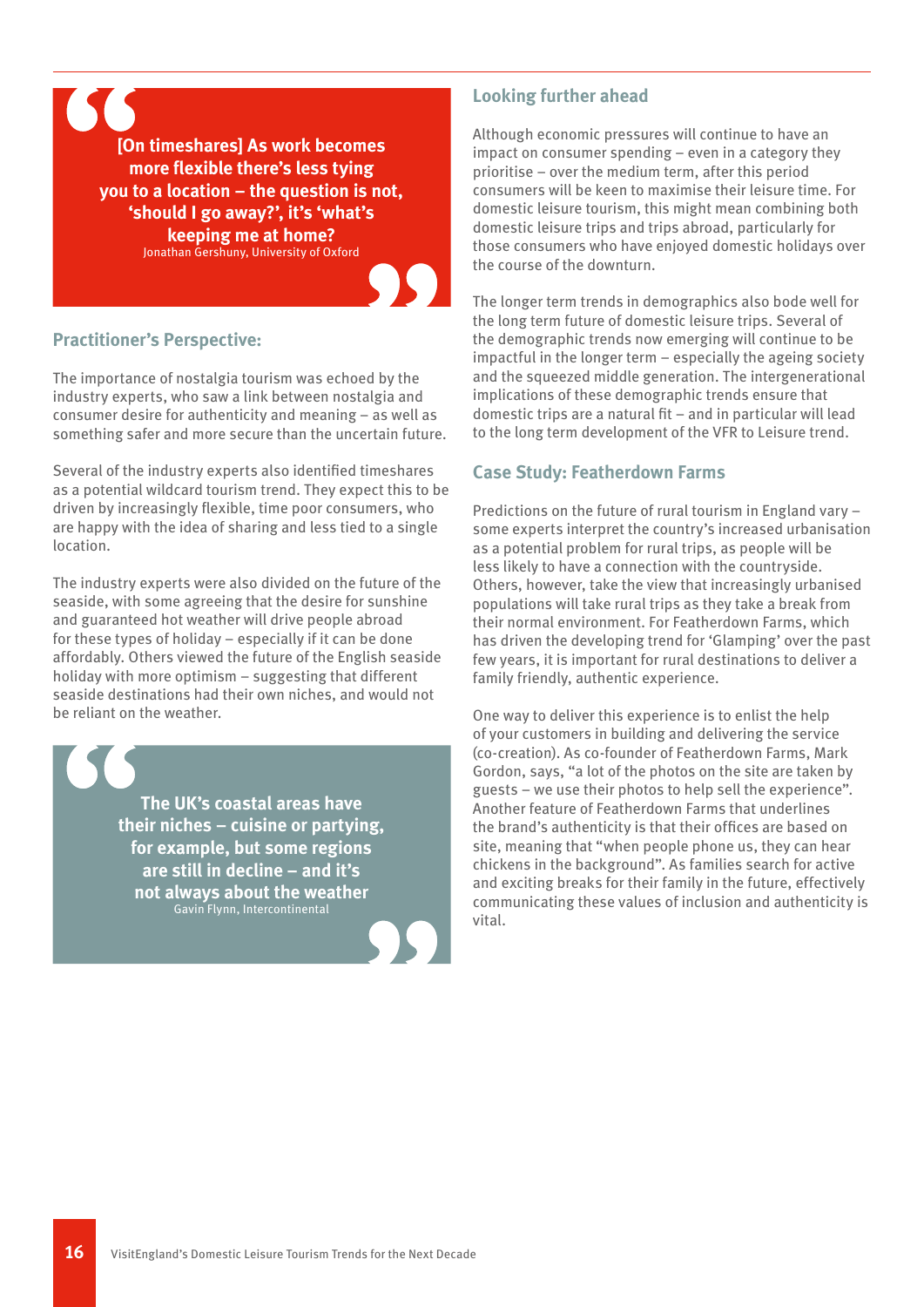#### **Summary of Tourism Trends**

| <b>From VFR to leisure</b> | <b>More life events and</b><br>greater perception of time<br>pressure will see people<br>maximising their leisure<br>time on VFR trips                     |
|----------------------------|------------------------------------------------------------------------------------------------------------------------------------------------------------|
| <b>Active tourism</b>      | <b>Desire to be active and</b><br>healthy driving an increase<br>in active leisure trips                                                                   |
| <b>Skills tourism</b>      | <b>Driven by both cultural</b><br>capital and desire to<br>acquire new skills                                                                              |
| <b>Health tourism</b>      | <b>Increased pressures at</b><br>work and home, as well as<br>sustained societal focus on<br>wellbeing behind this trend                                   |
| <b>Rural tourism</b>       | <b>Increasingly urban</b><br>lifestyles are both an<br>opportunity and a threat<br>- but the countryside will<br>benefit from health and<br>active tourism |
| <b>Seaside tourism</b>     | A less clear cut picture,<br>challenging for some<br>destinations but others are<br>thriving                                                               |
| <b>Urban tourism</b>       | <b>Significant growth area</b><br>after years of urban<br>regeneration - and crucial<br>for the younger market                                             |

#### **Tourism Trends: Key Implications**

- Time poor and cash strapped consumers will look to maximise their leisure spend – increasing short breaks (at the expense of longer ones) and turning VFR trips into leisure ones
- Broader leisure portfolios will encourage people to try new types of holiday – whether at destination level or activity type
- Demographic trends will heighten the importance of family trips – and traditional destinations can benefit if they adapt
- Nostalgia tourism driven by consumers' uncertainty about the future – will play a role due to its wider links to authenticity and meaning
- Active tourism is growing as a reaction to more sedentary lifestyles – people also 'de-stress' through adventure experiences

### **Challenge questions**

- Are you talking to local residents to make sure that you benefit when their friends and family come to visit?
- Can you do more to help your visitors access the activities, skills and experiences that are available to them in your area?
- Whatever type of destination you are in  $-$  how could you work with other businesses to ensure that new audiences understand what your destination has to offer for them?

## **Concluding comments**

If we cast our minds back 10 years to 2003, a time before smartphones, and when politicians talked about the "end of boom and bust", it is clear that a great deal can change in a decade. It is, of course, a terrible cliché to talk of "change being the only constant", but looking back at the analysis conducted for this report, the cliché never seemed more apt. The tourism sector is so often the first to be impacted upon by the types of trends reviewed here – whether that is being the first sector to fully embrace e-commerce over a decade ago or being on the front line of servicing the needs of the new shapes and sizes of the family unit. Keeping on top of these trends and shaping them to organisational advantage has never been more important.

#### **Find out more**

To find out more about the trends discussed in this report, please visit our dedicated microsite at www.visitenglandtrends.com.

In addition, you can join in the debate about what these trends mean for your businesses and domestic leisure tourism overall by participating in our online think tank (at the above web address).